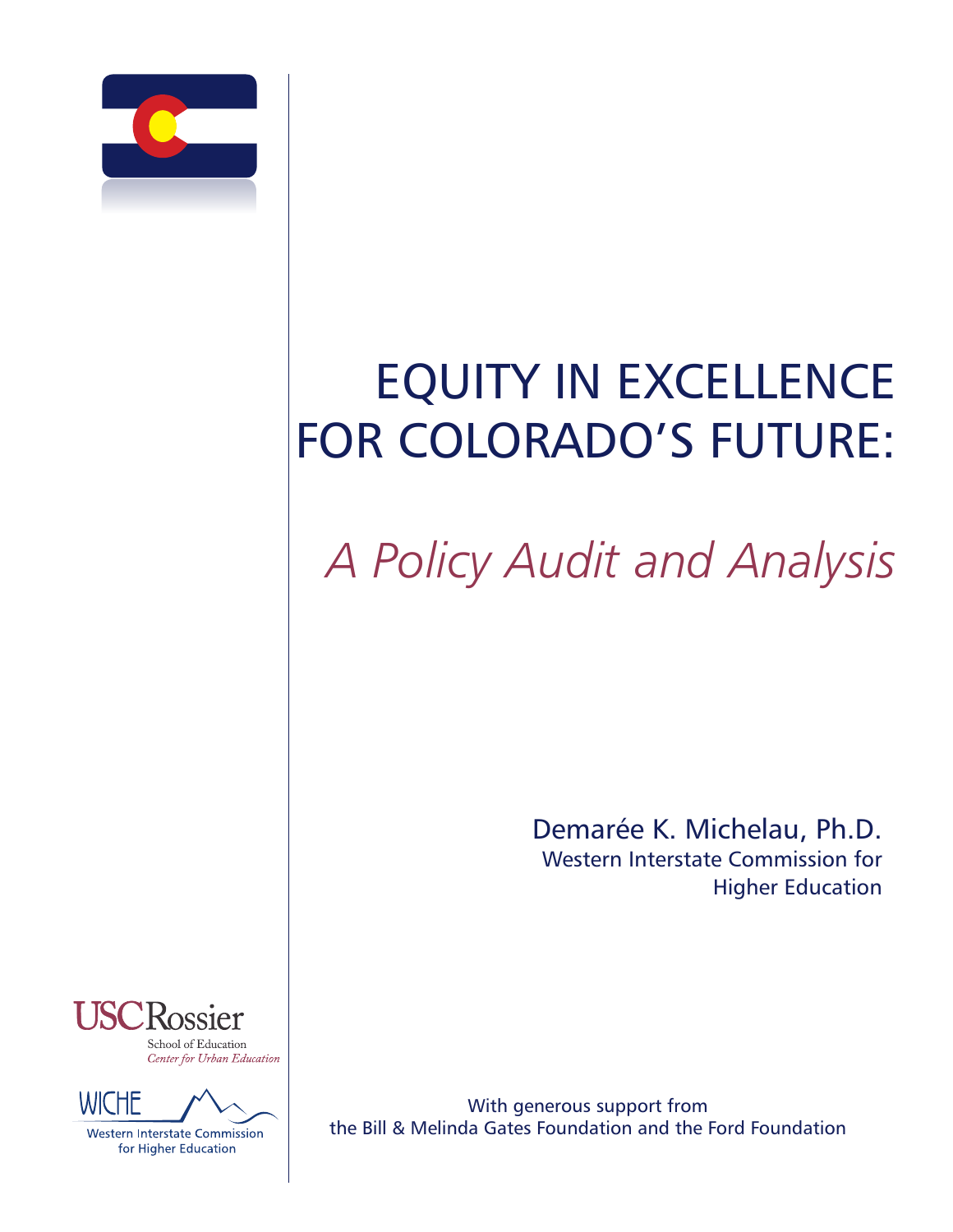

The Western Interstate Commission for Higher Education (www.wiche.edu) and its 16 members work collaboratively to expand educational access and excellence for all citizens of the West. Members include 15 Western states (Alaska, Arizona, California, Colorado, Hawai'i, Idaho, Montana, Nevada, New Mexico, North Dakota, Oregon, South Dakota, Utah, Washington, and Wyoming) and the U.S. Pacific territories and freely-associated states (the Commonwealth of the Northern Mariana Islands is the first to participate). By promoting innovation, cooperation, resource sharing, and sound public policy among states and institutions, WICHE strengthens higher education's contributions to the region's social, economic, and civic life.



School of Education Center for Urban Education



The Center for Urban Education (http://cue.usc.edu), established at the University of Southern California in 1999 as part of the university's urban initiative, leads socially conscious research and develops tools needed for institutions of higher education to produce equity in student outcomes.

This publication was prepared by WICHE's Policy Analysis and Research unit, which is involved in the research, analysis, and reporting of information on public policy issues of concern in the WICHE region. This report is available free of charge online at www.wiche.edu/publications. For more information about this project, please visit http://cue.usc.edu/partners/colorado\_excellence\_in\_equity.html. For additional inquiries, please contact the Policy Analysis and Research unit at 303.541.0269 or policy@wiche.edu.

> Copyright © May 2014 by the Western Interstate Commission for Higher Education 3035 Center Green Drive, Suite 200, Boulder, Colorado 80301 Telephone: (303) 541-0200 An Affirmative Action/Equal Opportunity Employer Printed in the United States of America Publication Number 2A392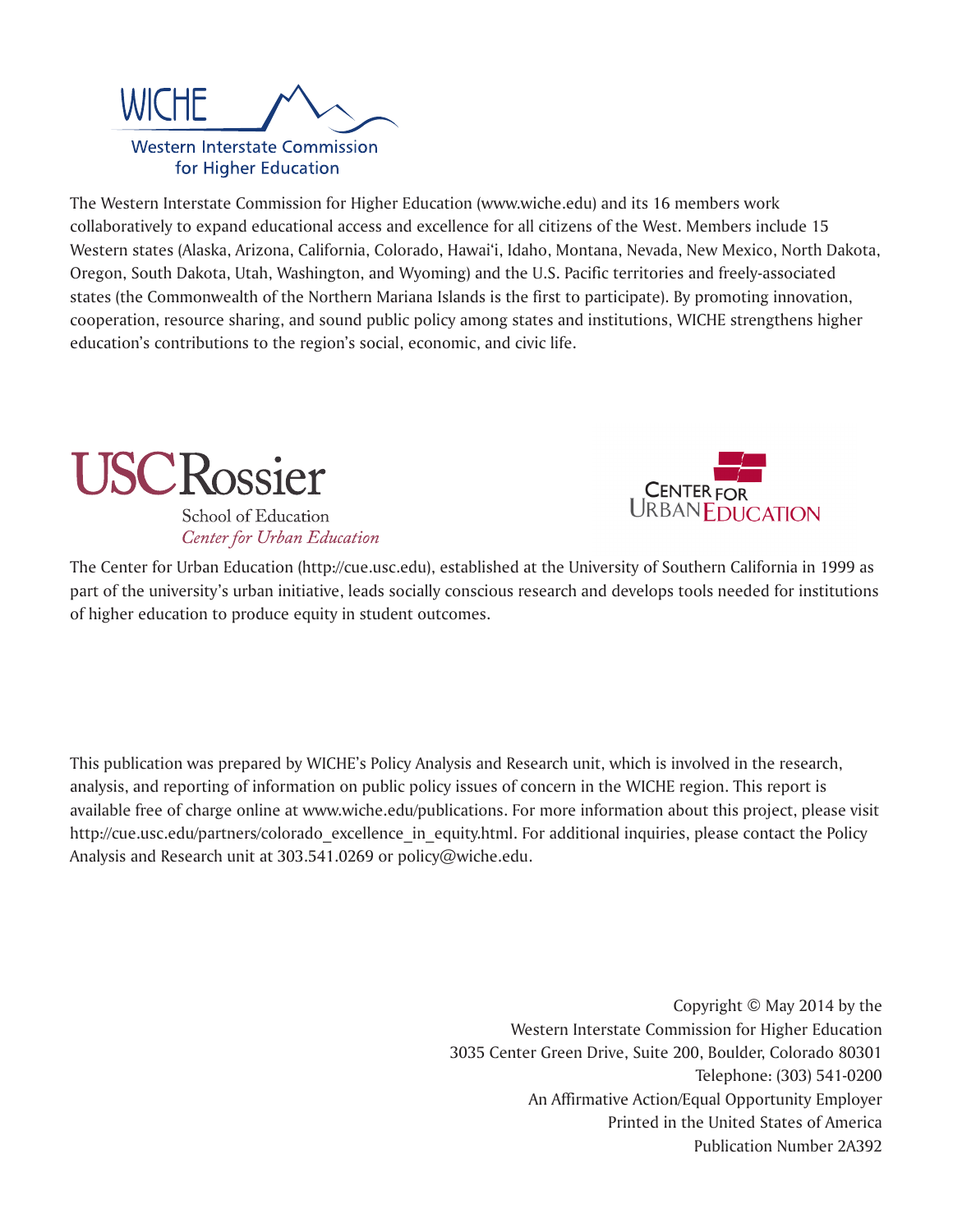# <u>CONTENTS</u>

|                  | iv             |
|------------------|----------------|
|                  | $\overline{V}$ |
|                  |                |
|                  |                |
|                  | $\overline{5}$ |
|                  | 12             |
| Endnotes         | 15             |
| About the Author | 17             |
|                  |                |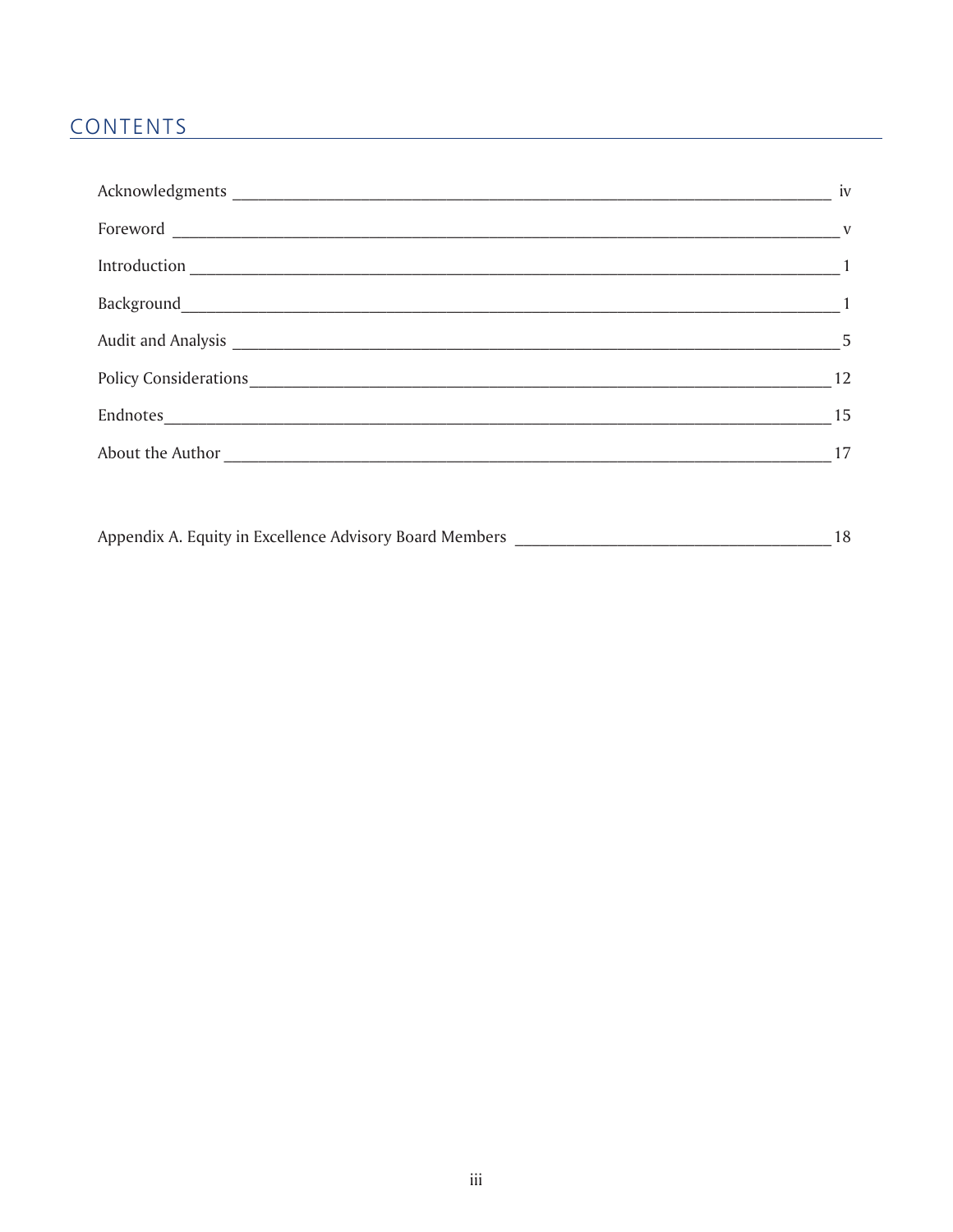# ACKNOWLEDGMENTS

This report was made possible through grants to the University of Southern California's Center for Urban Education (CUE) from the Bill & Melinda Gates Foundation and the Ford Foundation. The Western Interstate Commission for Higher Education (WICHE) and CUE are grateful for both foundations' continued support of research and projects that are designed to find effective and equitable ways to serve and support students from underrepresented racial and ethnic groups so they can gain access to and succeed in higher education.

The author wishes to thank several individuals for their input and guidance during the research for and preparation of this policy audit. Matt Gianneschi, former deputy executive director at the Colorado Department of Higher Education, and Geri Anderson, former vice president and provost at the Colorado Community College System, both provided valuable information and insight into Colorado state and system policy. The members of the CUE advisory board (listed in Appendix A), particularly Linda Bowman, former president of Community College of Aurora and current lecturer in the higher education program at the Morgridge School of Education at the University of Denver, generously gave their time and attention to the early findings of this analysis in February 2013; the author is grateful for their patience and perspective.

The author further owes a debt of gratitude to Dr. Estela Mara Bensimon, Keith Witham, and Megan Chase from CUE for involving WICHE in this important work, but also for kindly reviewing findings and drafts while offering patience and understanding as Colorado's policy context changed and continues to change almost daily.

And, finally, a warm thank you goes to the WICHE staff who assisted in the production of this policy audit, including David Longanecker for being so generous with his time and knowledge about Colorado and its policy history and landscape. Among the policy staff, Carl Krueger provided valuable research assistance, and Denise Deutschlander and Sarah Ohle, our wonderful colleagues in the summer of 2013, reviewed the publication prior to its release. In WICHE's communications unit, appreciation goes to Annie Finnigan and Candy Allen for their talent and creativity during the editing and formatting process of this document.

The views expressed in this document are those of the author and do not necessarily represent those of the Bill & Melinda Gates Foundation, the Ford Foundation, the University of Southern California's Center for Urban Education (CUE), its officers, or employees.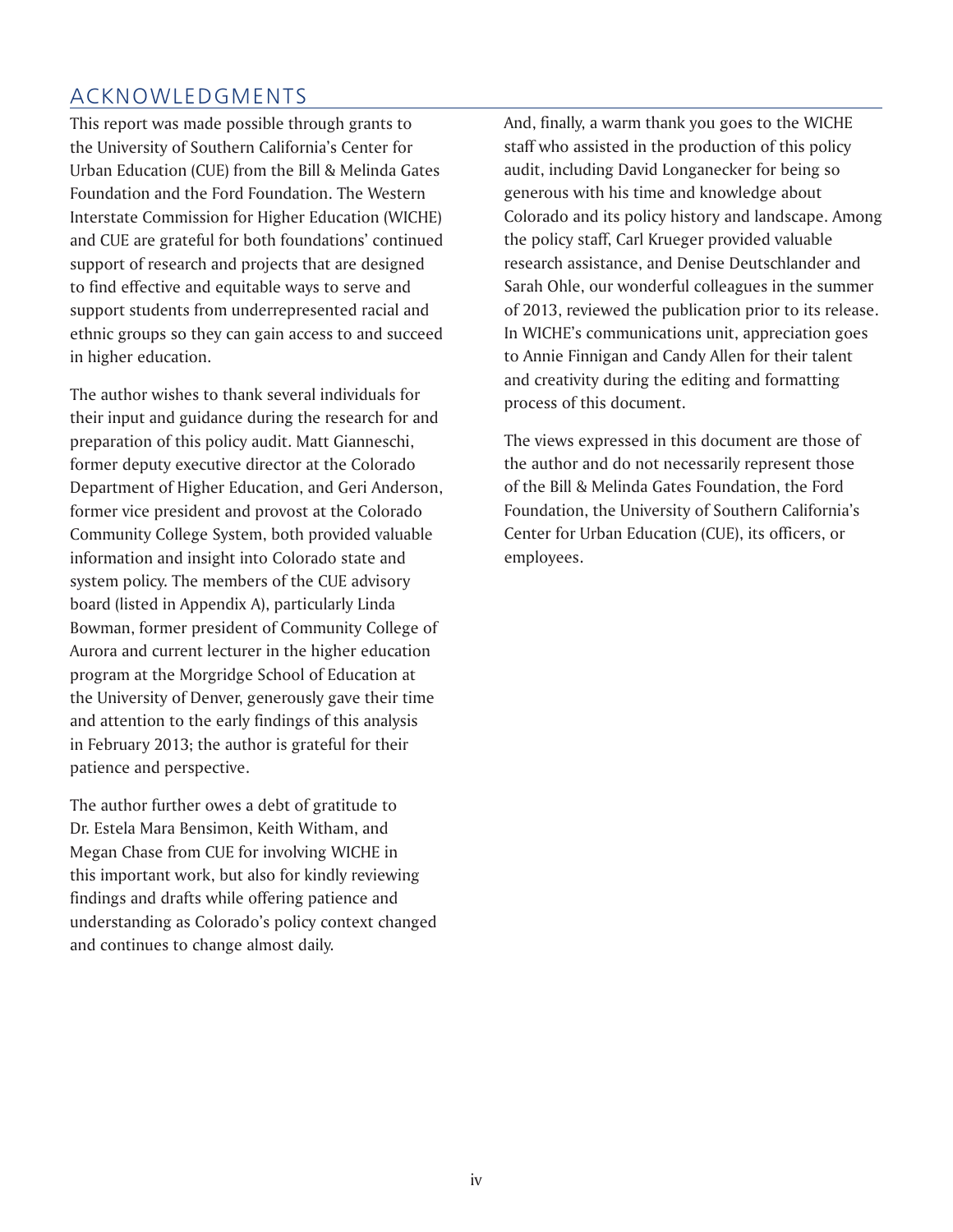## FOREWORD

In July 2014, the United States will commemorate the 50th Anniversary of the Civil Rights Act – the most ambitious attempt in American history to repair through policy the social and economic injustices that had been inflicted on African Americans since the Civil War. The emergence of the Civil Rights Act would not have been possible without the courage of Black students in the South to peacefully break the codes of racial separation; the determination of Martin Luther King, Jr., to name the barbarity of Jim Crow apartheid that consigned Blacks to a perpetual state of separate and unequal existence; the stoicism of Rosa Parks as she insisted on the right to sit at the front of the bus; and the thousands of citizens of all races who joined the march for social justice. The enactment of the Civil Rights Act also required, however, the willingness of two U.S. presidents – John F. Kennedy and Lyndon B. Johnson – to speak openly about the ills of racism and to challenge members of both political parties to accept social equality as a moral imperative for the nation. In his now iconic and much quoted speech to the 1965 Howard University graduating class, President Johnson said of the Civil Rights Act and subsequent legislation, "We seek not just legal equity, but human ability; not just equality as a right and a theory, but equality as a fact and equality as a result."

The Civil Rights Act was a demonstration of moral leadership – an effort by policymakers to end racial injustice and to lay the groundwork for the nation to begin bridging the deep chasms wrought by slavery and segregation. As Johnson noted in his Howard University commencement address, however, the cumulative impact of that history runs deep in our social and economic institutions. And despite much progress in eliminating the formal systems of discrimination since the 1960s, vestiges of them remain all too evident across every indicator of economic and social opportunity. This history is nowhere more evident than in the racially stratified patterns of higher education participation and success, including college enrollment and outcomes; access to highly selective institutions; representation in the fields of science, technology, engineering, and

mathematics; and many other less visible forms of participatory inequality.

Indeed, the great educational and economic divide between racial groups in the U.S. today is a grave reminder that as we go into the second decade of the 21st Century, the "color line" named by W.E.B. Dubois as the "problem of the 20th Century" not only persists, it grows larger. And it will continue to grow if higher education policy fails to name racial equity – not just rhetorically as a goal but transparently as an expected and measurable outcome. Until the 1960s, inequality was planned and intentional, engineered and reinforced through racially discriminatory policies. Today, we run the risk of perpetuating and increasing inequality not through such intentional acts but by enacting policy that in its blindness to race fails to address the underlying structures that systematically limit opportunities for African American, Latino, and American Indian individuals and families.

Through its work with hundreds of college and universities addressing issues of inequity in the structures and policies of higher education, the Center for Urban Education has learned that:

- Language matters. Affirming the right of all students is not a substitute for equity. We have to name race in order to address it.
- Different equity gaps (race, class, gender) have different causes and require different interventions, so clarity in targets and goals is critical.
- Diversity is a necessary but not sufficient condition for achieving equity.
- Disaggregating data is a necessary but not sufficient practice for achieving equity.
- Inequity is an outcome of practices and policies assumed to be race-neutral.

These principles apply equally in practice and in policy; changing outcomes that result from deeply entrenched patterns of inequity require changing taken-for-granted structures and processes. Just as in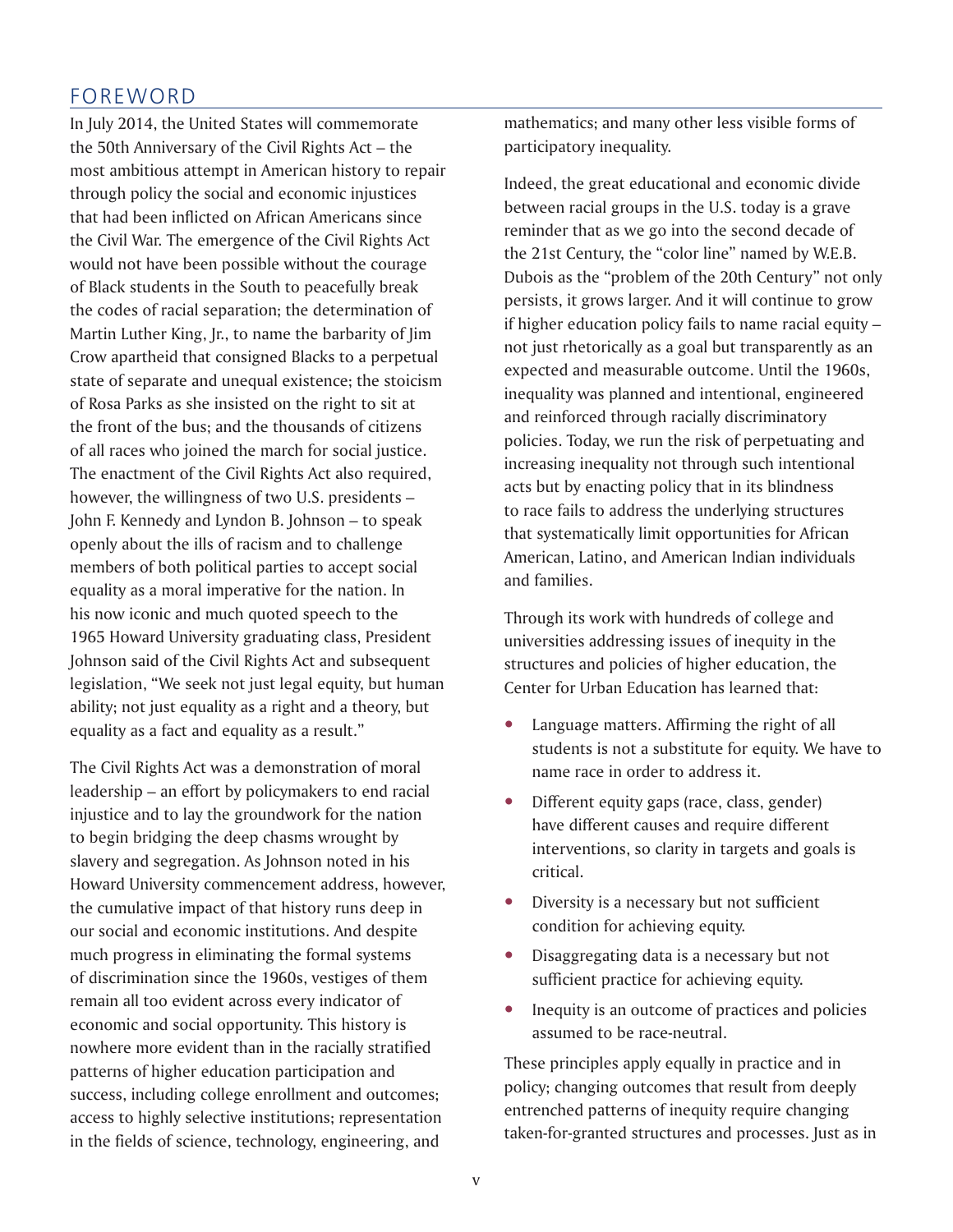medicine, social ills cannot be remedied if they are not first accurately diagnosed and understood.

The purpose of this policy audit is to aid in that diagnosis and understanding by showing where equity is made explicit in Colorado's higher education policies and where there is room to be more intentional about its inclusion. This review of the state's existing policy context has provided the backdrop for implementation of *Equity in Excellence for Colorado's Future* – a one-year project in which teams of innovative faculty and staff from Metropolitan State University of Denver, the University of Colorado Denver, and the Community College of Aurora are conducting in-depth inquiry and planning around ways to improve equity in outcomes for Latino, Black, and American Indian students on their campuses. We urge policymakers and leaders to learn how equity has been included in the state's goals and policy measures and to continue thinking critically about the many more ways in which it could be incorporated, including by learning from these campus teams about the deeply entrenched structural barriers that many students encounter as they pursue a college education.

Like most states, Colorado cannot afford to leave equity in higher education to chance. Recent policy measures aimed at increasing the level of college education in the population and improving higher education access and affordability for undocumented students have demonstrated the commitment of Colorado's policymakers to investing in higher education as the key to the state's civic health and prosperity. The expectations from these reforms, however, will not be realized if policymakers do not intentionally and transparently embed equity, as an expected characteristic of quality, efficiency, and effectiveness.

Policy is a reflection of citizens and their elected officials' vision for the state or the nation. In the anniversary of the Civil Rights Act we should be reminded that reaching a future where we see "equality as a fact and equality a result" requires policy that directly – not implicitly or in coded overtures – outlines a path forward. As this audit shows, Colorado has started down that path in innovative and progressive ways; but – in the spirit of the state's unparalleled mountain wilderness – there are trails yet to blaze.

Estela Mara Bensimon, professor of higher education & co-director, Center for Urban Education, Rossier School of Education, *University of Southern California*

David Longanecker, president, *Western Interstate Commission for Higher Education*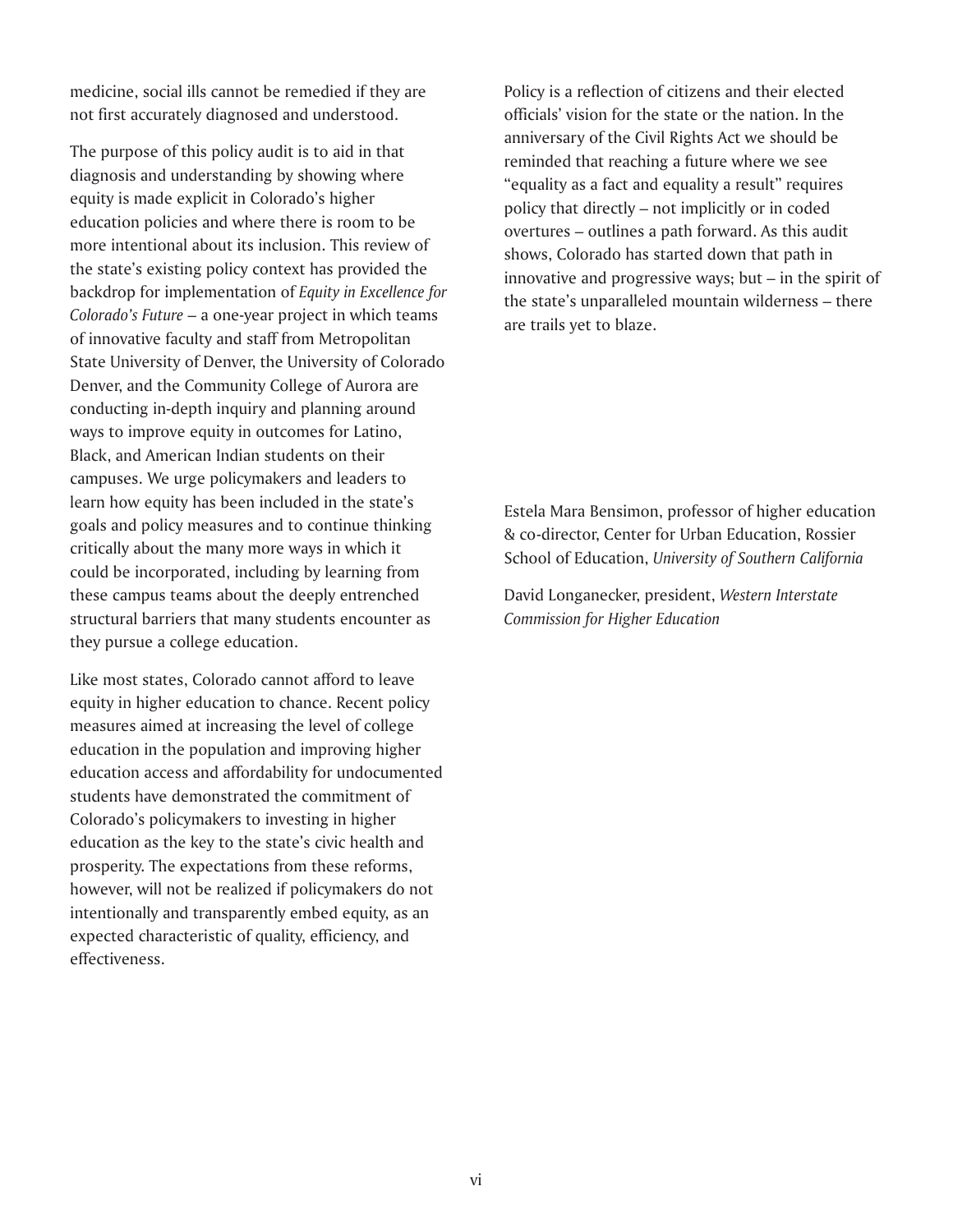## INTRODUCTION

In 2013, with funding from the Bill & Melinda Gates Foundation and the Ford Foundation, the Center for Urban Education (CUE) at the University of Southern California and the Western Interstate Commission for Higher Education (WICHE) launched a two-year project, *Equity in Excellence*, to support the implementation of Colorado's higher education reform agenda. With a focus on the metropolitan Denver area, the project intends to align the state's higher education policies with concrete, equityfocused actions at its public community colleges and four-year institutions. Specifically, during 2013-14, the *Equity in Excellence* project is working to:

- **•** Guide state leaders in identifying priorities and articulating specific goals around community college transfer, degree completion, and racial equity.
- Support faculty, staff, and administrators in creating benchmarked completion and equity targets that align with the state's goals.
- Facilitate the creation of campus action plans that outline concrete steps for reaching those targets.
- Integrate campus-level targets into state policy structures and embed equity indicators in the state's ongoing policy reforms.

CUE and WICHE staff launched the project by consulting with key state leaders to identify three public institutions with which to work: Metropolitan State University of Denver; the University of Colorado Denver, and the Community College of Aurora. Soon after, staff formed a project Advisory Board composed of the presidents and provosts of the target institutions as well as staff from the Colorado Department of Higher Education and the Colorado Community College System and other philanthropic and community leaders (see Appendix A for a complete list of the Advisory Board members). In February 2013, staff convened the Advisory Board to seek input and guidance about how the project could most effectively support Colorado's higher education reform agenda. The group also provided feedback about early findings of this policy audit and analysis.

The purpose of this policy audit is to inform project, state, and institutional leaders about current policy and practice in Colorado with respect to equity as they work with CUE to assess and analyze how to better align state policy with equity-focused actions at the institutional level. Specifically, this audit analyzes alignment, gaps, and opportunities in state, system, and institutional policies, as well as the interaction between them, with an eye toward intentional and unintentional outcomes. It provides an external, objective perspective, with the goal of assisting Colorado's state and institutional higher education leaders in designing (or redesigning) policies to achieve the goals laid out in the state's master plan and to make those policies equitable toward all students.

The final phase of the project includes a close collaboration between CUE and the institutions to conduct in-depth data analysis to identify policy and practice areas in need of examination and adjustment so that students, particularly those from underrepresented racial and ethnic groups, can be more appropriately and better served.

## BACKGROUND

Colorado currently faces a number of demographic and socioeconomic challenges (challenges that are likely to continue into the future) that compel state leaders to focus on college completion, workforce development, and equity issues. According to the Georgetown University Center on Education and the Workforce, 74 percent of all jobs in Colorado (nearly 2.2 million jobs) will require some form of postsecondary training beyond high school in 2020.<sup>1</sup> While 47.5 percent of the working-age adults in the state hold at least an associate's degree (above the national average of 39.4 percent), Colorado still is not projected to meet the educational and workforce needs of the future. $<sup>2</sup>$  This is in part because the</sup> degree attainment rate of young adults (25- to 34-year-olds) is, at 45.8 percent, lower than that of the adult population as a whole. In addition, the historical migration of well-educated people into the state cannot be relied on to continue in perpetuity.<sup>3</sup> Further, research suggests that while Colorado will see consistent increases in high school graduates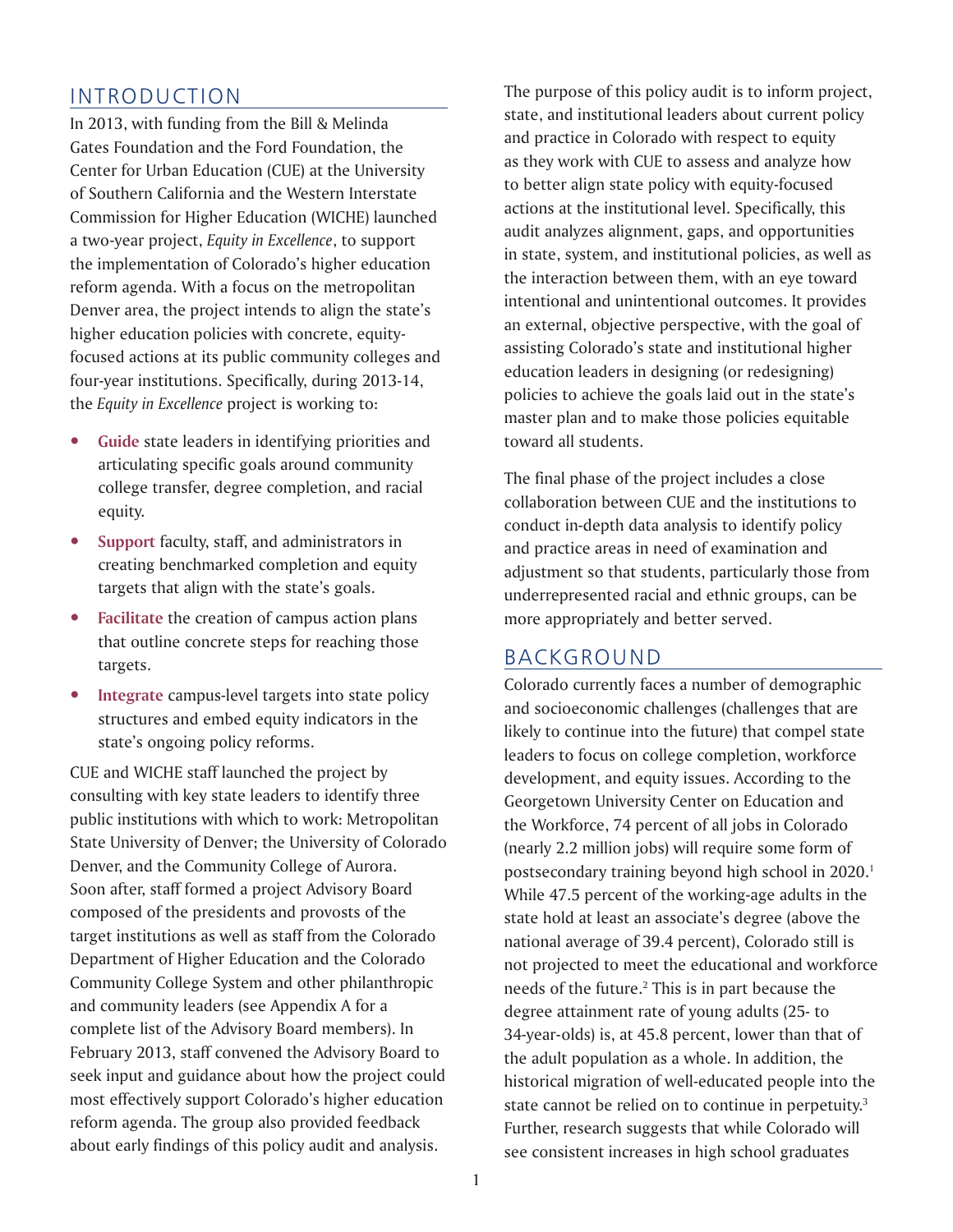through 2024-25 (except for a brief period of decline through 2013-14), those gains will primarily be among populations that have not been historically well-served by higher education: Hispanics in particular, and also Black, non-Hispanics.4 For Colorado to meet its future educational and workforce needs, the state needs to act now to be more intentional about ensuring that racial/ethnic equity is a goal so that all of its citizens have the opportunity to enter and succeed in postsecondary education.

### State- and System-level Higher Education

Colorado's system of higher education consists of 28 public institutions, with 13 four-year and 15 two-year public institutions.5 Its four-year colleges and universities are coordinated by the Colorado Commission on Higher Education (CCHE), whose members are appointed by the governor, with implementation responsibilities falling on the Colorado Department of Higher Education (CDHE). CDHE's mission is "to improve the quality of, ensure the affordability of, and promote access to postsecondary education for the people of Colorado. In pursuing its mission, the Department of Higher Education will act as an advocate for the students and institutions of postsecondary education and will coordinate and, as needed, regulate the activities of the state's postsecondary education institutions."6 CCHE is considered a regulatory coordinating board with significant budgetary authority.<sup>7</sup> Overall, Colorado's system of higher education is highly decentralized.

CCHE was established by the Legislature in 1965, replacing an association that met informally to consider matters related to higher education. In 1985 the Legislature gave CCHE increased authority and specific directives through the passage of House Bill 1187. CCHE's current responsibilities include developing long-range plans for an evolving state system of higher education, including:

- Reviewing and approving degree programs.
- Establishing the distribution formula for higher education funding.
- Recommending statewide funding levels to the Legislature.
- Approving institutional capital construction requests.
- Recommending capital construction priorities to the Legislature.
- $\bullet$  Developing policies for institutional and facility master plans.
- Administering statewide student financial assistance programs through policy development, program evaluation, and allocation of funds.
- Developing and administering a statewide offcampus (extended studies), community service, and continuing education program.
- Determining institutional roles and missions.
- Establishing statewide enrollment policies and admission standards.
- Conducting special studies, regarding statewide education policy, finance, or effective coordination, as appropriate or directed.8

Tuition-setting authority is at the institutional level in Colorado through 2015. Policy states that:

Governing boards have the responsibility and authority for the financial management of their institutions. A major component of sound financial management is the setting of tuition and fees, including refund policies. Since institutions have unique roles and missions and differing student needs, governing boards must consider a number of factors when setting tuition and fees, and when establishing a refund policy. The Colorado Commission on Higher Education (the Commission) has responsibility to exercise oversight to ensure that educational quality and student access are maintained consistent with the role and mission of each institution.<sup>9</sup>

The Colorado Community College System (CCCS) is composed of 13 community colleges that serve more than 162,000 students annually.10 In addition, CCCS oversees 1,200 secondary and 800 postsecondary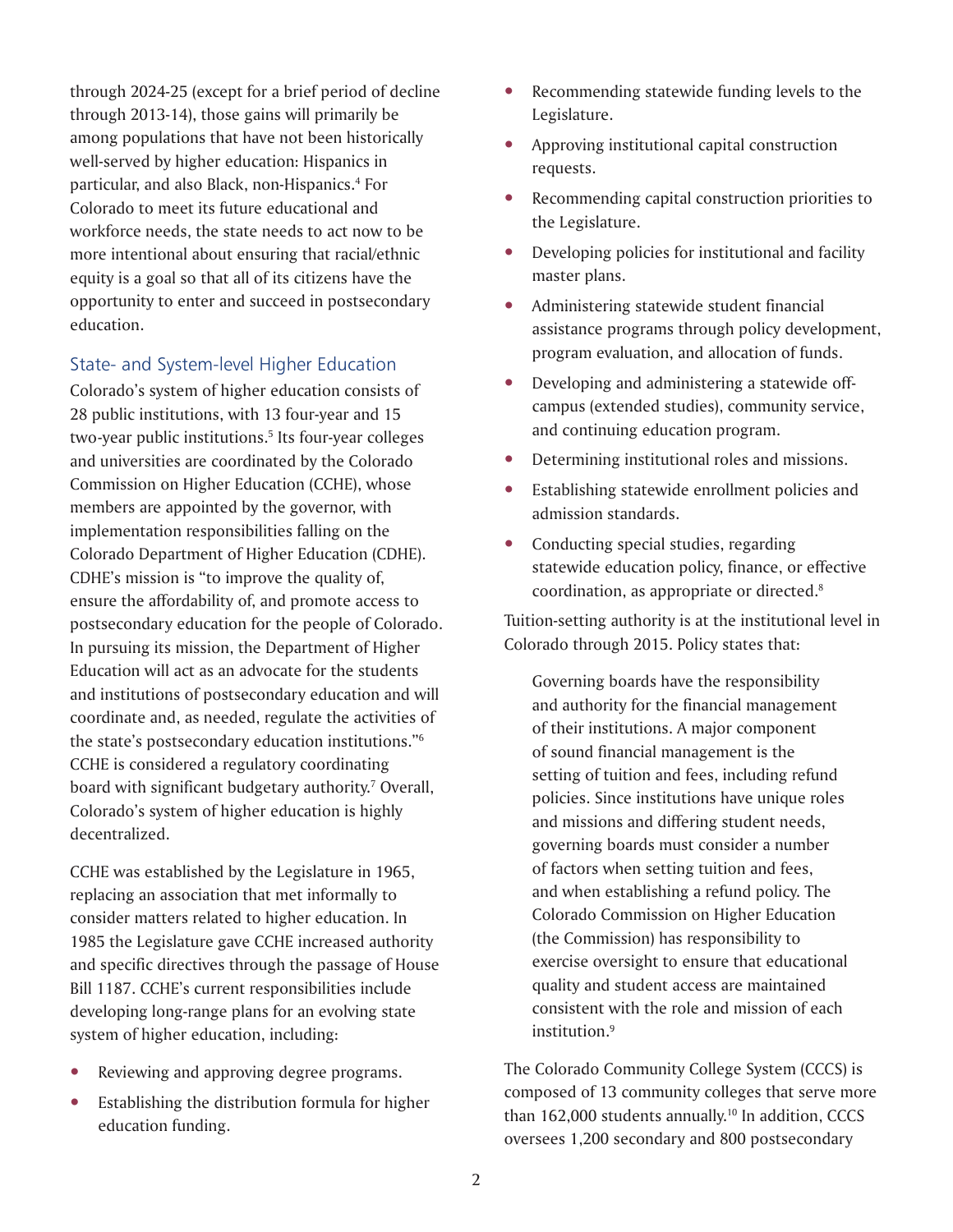career and technical programs in more than 150 school districts, as well as seven other postsecondary institutions in Colorado.<sup>11</sup> The mission of CCCS is:

To provide an accessible, responsive learning environment that facilitates the achievement of educational, professional and personal goals by our students and other members of our communities in an atmosphere that embraces academic excellence, diversity and innovation.<sup>12</sup>

There are also two local district colleges – Aims Community College and Colorado Mountain College – that are separately funded and governed.

In Fall 2012, undergraduate enrollment at the public four-year institutions was 128,393, compared to 103,608 at the public two-year institutions and local district colleges combined.13 Within the four-year colleges and universities, Black students comprised 4,512 (3.51 percent) of enrollments, and Hispanic students made up 17,239 (13.43 percent); there were 1,511 (1.18 percent) Native American students.14 At the two-year and local district colleges, there were 6,522 Black students in Fall 2012, which was about 6.29 percent of enrollments, compared to 18,325 Hispanic students (17.7 percent) and 1,047 (1.01 percent) Native Americans.15

### The Governor and Lieutenant Governor

Governor John Hickenlooper, a Democrat, was first elected in 2010, after having served as the mayor of Denver; Joseph Garcia was elected as lieutenant governor (Colorado elects its governor and lieutenant governor on a single ticket). Terms for both offices are four years, and both are limited to two consecutive terms. In a somewhat unusual arrangement, Garcia also serves as executive director of the Colorado Department of Higher Education.

## The Legislature

The Colorado General Assembly is composed of 100 members; during the 2014 legislative session, the Legislature was composed of 35 senators (18 Democrats and 17 Republicans) and 65 representatives in the House (37 Democrats, 28 Republicans).16 Both the Colorado Senate and House have education committees that address issues

related to K-12 and higher education. Colorado enacted legislative term limits in 1990 that restrict members to eight years in each chamber.<sup>17</sup>

In Colorado, the Joint Budget Committee (JBC), the General Assembly's permanent fiscal and budget review agency, writes the annual appropriations bill (called the Long Bill) for the operations of state government. The JBC has six members: the chair of the Senate Appropriations Committee, along with one majority and one minority member; and the chair of the House Appropriations Committee, plus one majority and one minority member. Traditionally, the Senate elects its JBC members. In the House, however, the speaker appoints the majority party member, and the minority leader appoints the minority party member. The chairs of the Senate and House Appropriations committees alternate as the JBC chair. The JBC analyzes the management, operations, programs, and fiscal needs of the departments of state government (the state Constitution requires a balanced budget). The committee holds hearings and reviews the executive budget requests for each state agency and institution.18

## The Master Plan

According to Colorado statute, on or before September 1, 2012, the CCHE was required to, "develop and submit to the governor and the general assembly a new master plan for Colorado postsecondary education."19 Further, CCHE was required to design the master plan to achieve, at a minimum, the following goals.

- Increase the overall number of baccalaureate degrees, associate degrees, and career and technical education certificates issued by the public institutions of higher education in the state, while maintaining accessibility to the institutions, to provide support for economic development and a well-educated workforce for the business community in the state.
- Implement systemic approaches, including coordinated and proven transitional programs, that strengthen the continuity of public education from elementary and secondary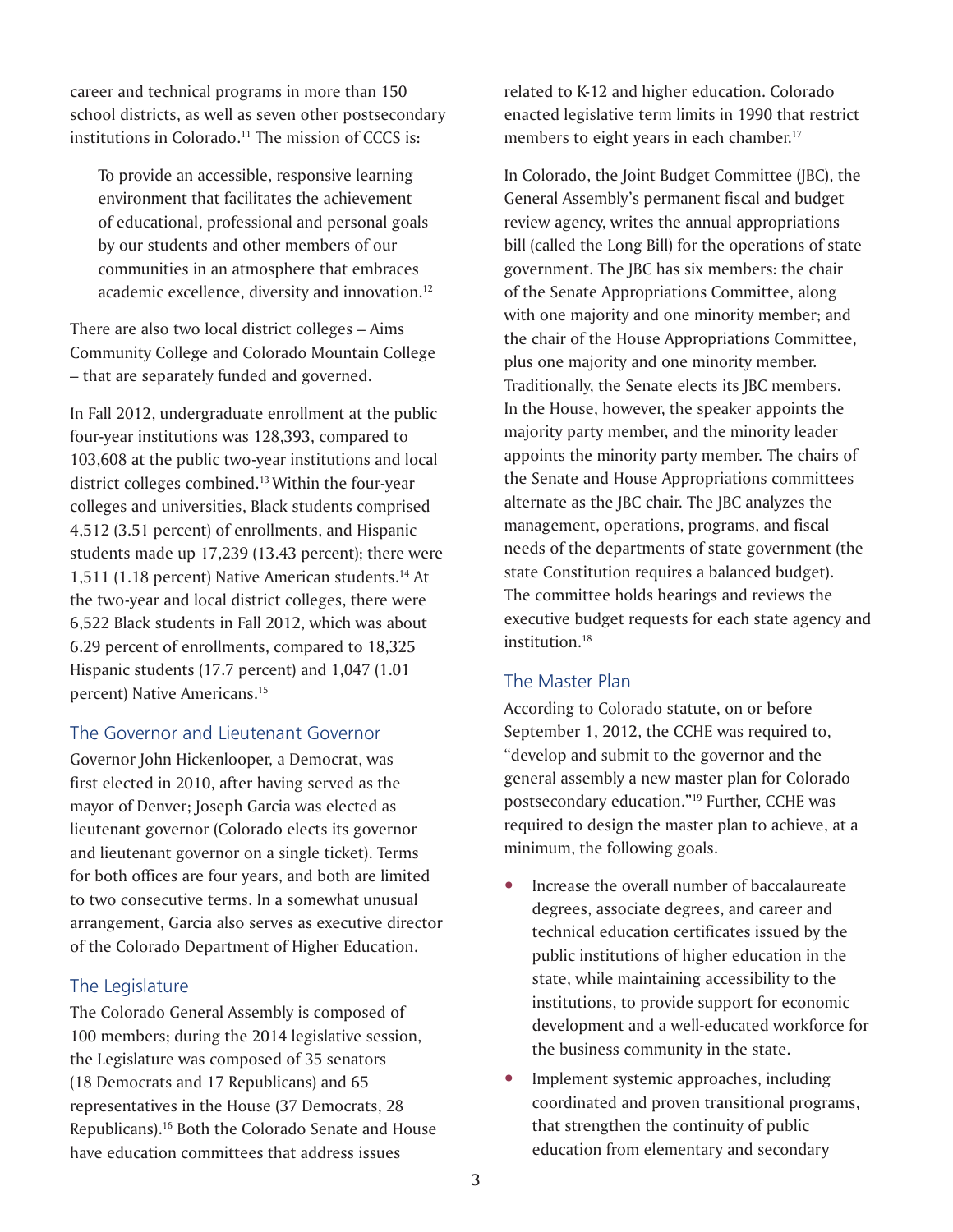through postsecondary education for traditional and nontraditional students.

- Ensure the long term fiscal stability and affordability of the state system of higher education and ensure the efficient allocation of available state resources to support institutions of higher education while protecting the unique mission of each institution. The allocation shall take into consideration, but need not be limited to, tuition capacity, tuition rates relative to competitive institutions, the state resources available to institutions, funding for high-cost programs, the student and family incomes of students enrolled at institutions, enrollment levels, geographic access to educational opportunities throughout the state, and other issues deemed relevant by the commission.
- Reduce the educational attainment gap between majority and underrepresented populations throughout the state.
- Reduce the geographic disparities in access to and opportunity to complete a broad array of quality higher education and career and technical education programs.
- Address opportunities for students with disabilities, including intellectual disabilities, to participate in postsecondary education.
- Implement strategies that strengthen the link between higher education and economic development and innovation in the state.
- Improve and sustain excellence in career and technical education and undergraduate and graduate degree programs.20

In October 2012 CCHE released its master plan, "Colorado Competes: A Completion Agenda for Higher Education," which establishes as its primary performance goal to "increase the number of Coloradans aged 25-34 who hold high-quality postsecondary credentials – certificates and degrees – to 66 percent by 2025."21 CCHE further identified three complementary goals:

1. Improving student progress and momentum.

- 2. Diminishing historical disparities among students from certain populations.
- 3. Demonstrating the need and justification for improved investments in the postsecondary sector.<sup>22</sup>

The master plan is driving comprehensive policymaking and thinking at the state level. Further, this master plan may represent what state strategic plans are more likely to look like in the future. Unlike those of years past in most states, Colorado has abandoned vague language and set specific, attainable targets. A potentially critical component of the master plan involves performance contracts, which are agreed upon and signed by CDHE and the public institutions. Specifically, the performance contracts require the institutions to meet goals in four progress areas, the third of which is particularly relevant to equity:

**Goal 1.** Increase the attainment of high-quality postsecondary credentials across the academic disciplines and throughout Colorado by at least 1,000 new certificates and degrees each year to meet anticipated workforce demands by 2025.

**Goal 2.** Improve student success through better outcomes in basic skills education, enhanced student support services and reduced average time to credential for all students.

**Goal 3.** Enhance access to, and through, postsecondary education to ensure that the system reflects the changing demographics of the state while reducing attainment gaps among students from underserved communities.

**Goal 4.** Develop resources, through increases in state funding, that will allow public institutions of higher education to meet projected enrollment demands while promoting affordability, accessibility and efficiency.<sup>23</sup>

As demonstrated in the state statute requiring the development of a master plan and in the master plan itself, Colorado recognizes the need to serve all students and close achievement gaps and has set these as priority goals. The challenge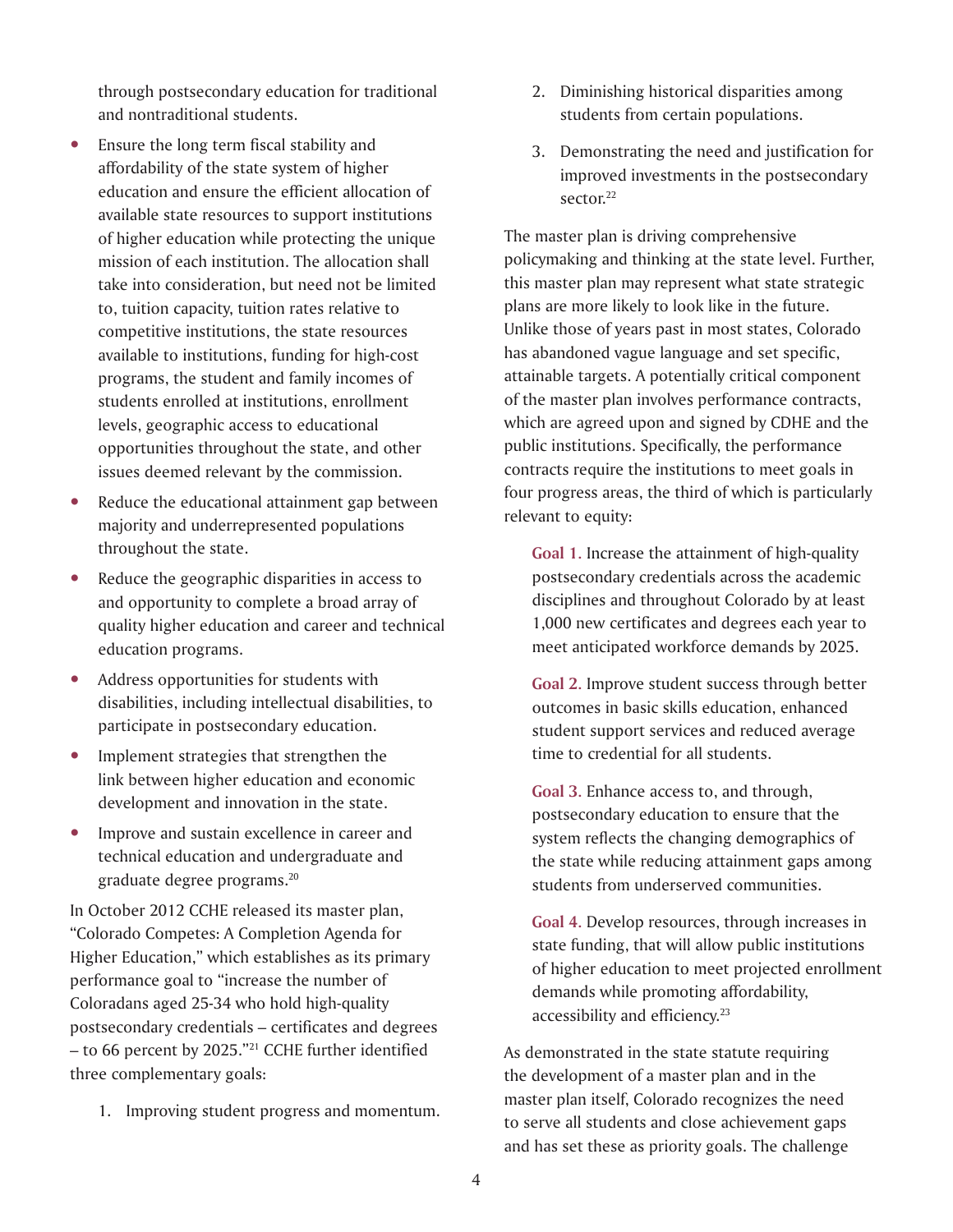is in transforming these goals into actions and outcomes, but the environment is clearly ripe for further work to align policies and practices to these goals. Specifically, the master plan requires that the admissions and remedial education policies be revised by July 1, 2014. The process for revision is well underway and is hopefully informed by the data, outcomes, and recommendations of the *Equity in Excellence* project.

#### Selected Institutions

*Equity in Excellence* is working collaboratively with three public institutions in Colorado: Metropolitan State University of Denver (MSU Denver); the University of Colorado Denver (CU Denver), and the Community College of Aurora (CCA). These institutions were selected for three primary reasons: their urban setting; the student body composition – all serve a high proportion of students of color and first-generation students; and the high rate of student flow between them.

MSU Denver is a comprehensive baccalaureate institution that offers master's degrees. State law dictates that it have modified open admissions standards, with the exception of nontraditional students defined as those who are at least 20 years of age; for these individuals, the admissions requirement is a high school diploma, GED, or equivalent.24 MSU Denver serves approximately 22,000 students (22,316 in Fall 2013), about 93 percent of whom are from the Denver metro area.25 Approximately 32 percent of MSU Denver's students are Pell Grant recipients. In Fall 2013, about 32.8 percent were students of color.<sup>26</sup> Notably, at least since Fiscal Year 2006-07, MSU Denver has consistently received the most transfer students of any of the public institutions in Colorado.<sup>27</sup> In 2004-05 MSU Denver (then called Metropolitan State College) served as a pilot college in a project managed by CUE and WICHE to field test a streamlined version of the Equity Scorecard – a process and a data tool that combines a theoretical framework with practical strategies to initiate institutional change to achieve equitable outcomes for students of color – and to determine the feasibility of implementing it in the Western region.28 CU Denver is an urban comprehensive undergraduate and graduate research university with selective admissions standards.<sup>29</sup> It consists of two campuses: the Denver Campus and the Anschutz Medical Campus. In Fall 2013 CU Denver served 17,729 students, including 10,169 undergraduates (57 percent of the total); the Denver Campus alone served 14,023 students (9,736 undergraduates).<sup>30</sup> Thirty-five percent of undergraduates at CU Denver (both campuses) were students of color; on the Denver Campus, 49 percent of freshmen were students of color and 36 percent of undergraduates were first-generation students.<sup>31</sup>

Founded in 1983, CCA has two campuses – Centre Tech and Lowry – located in Aurora and Denver, respectively.32 In Fall 2012, it served 8,166 students (unduplicated headcount), and about 53 percent were minority students.<sup>33</sup> An innovative, well-respected program at this institution is the partnership between CCA and the University of Colorado College of Nursing, which offers an integrated pathway to earn a bachelor of science degree in nursing while also earning an associate of general studies from CCA.<sup>34</sup>

## AUDIT AND ANALYSIS

The purpose of this policy audit is to inform project, state, and institutional leaders about the current policy environment in Colorado with respect to equity as they assess and analyze how to better align state policy with equity-focused actions at the institutional level. Specifically, this audit analyzes alignment, gaps, and opportunities in state, system, and institutional policies, as well as the interaction between them, with an eye toward intentional and unintentional outcomes. It provides an external, objective perspective and intends to assist Colorado's state and institutional higher education leaders in designing (or redesigning) policies to achieve the goals laid out in the state's master plan make those policies equitable toward all students, particularly those from underrepresented racial and ethnic groups.

For the purposes of this audit, the definition of equity is reflected in two ways: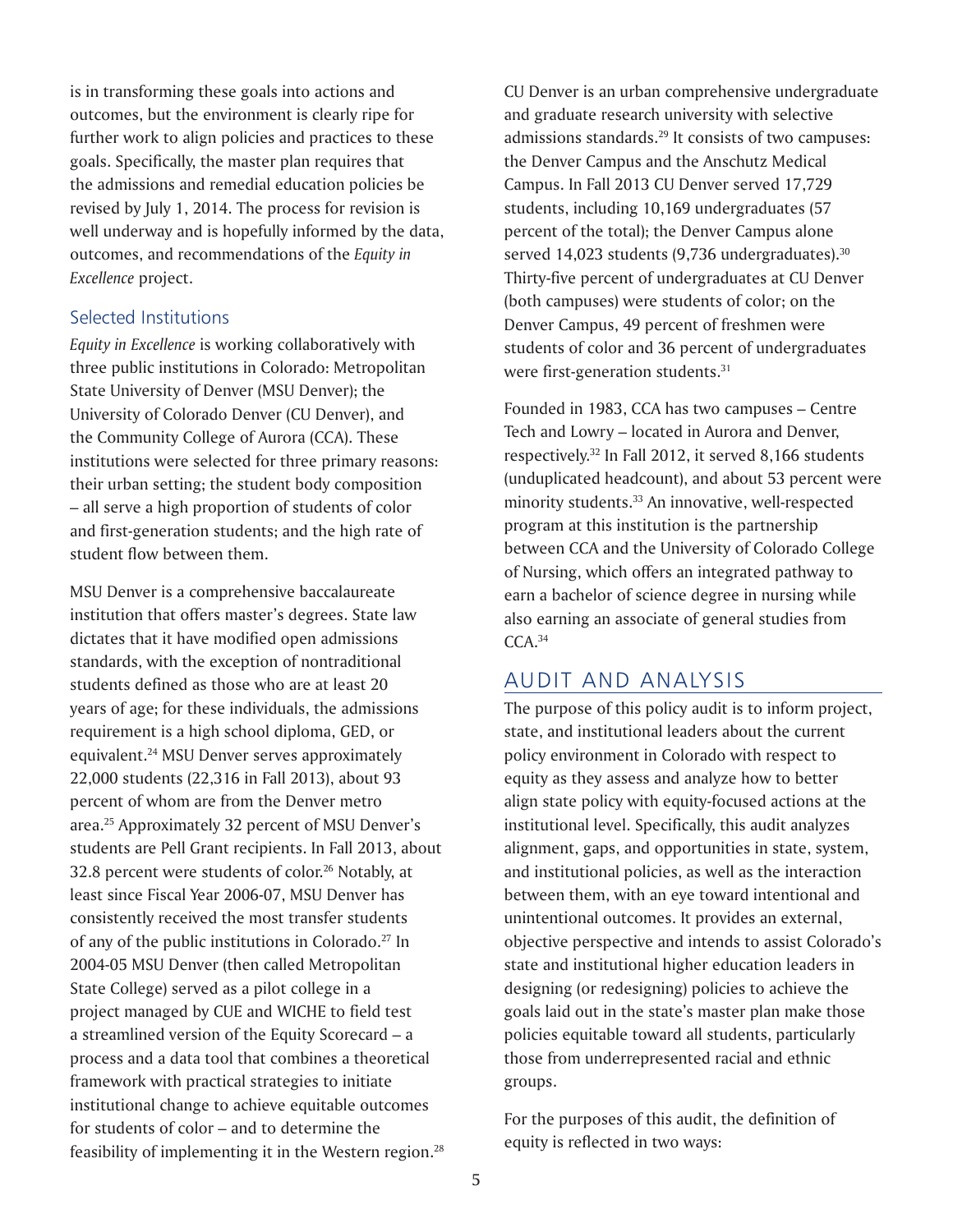- 1. Race is explicit in the policy instrument (i.e., in terms of goals and intended outcomes).
- 2. Performance indicators are disaggregated by race and ethnicity.

To conduct this audit, WICHE staff examined state and institutional laws and policies of CDHE, CCCS (which governs the Community College of Aurora), the University of Colorado, and MSU Denver. Staff examined these policies in an attempt to identify strong examples of policy attention being paid to equity; strength of compliance to policies that are equity-minded; key policy areas that are "color-blind" or silent toward issues of equity; and organizational policies or procedures that are examples of indirect institutionalized discrimination (unintentionally causing negative impacts).<sup>35</sup> Staff also conducted interviews with and sought feedback from key leaders and decision makers.

The audit focuses on three primary areas of policy interest – academic, finance/financial aid, and student services so that as Colorado's Master Plan is implemented and the state's ambitious higher education reform agenda is realized, policy leaders can put into place concrete, equity-focused actions. Accountability and data are of utmost importance to the audit and this project; as such, examples of promising practices and potential gaps are woven into each of the policy areas of interest.

## Academic Affairs

Within academic affairs policy, there are four key areas of focus that are important to examine from an equity perspective: admissions, remedial (developmental) education, transfer, and postsecondary concurrent enrollment.

**Admissions.** Colorado's state-level admissions policy was first adopted in 1986 and established minimum admissions standards for first-time freshmen and transfer students at all public baccalaureate institutions (this policy does not apply to the state's community colleges, which are by law and tradition open access institutions).36 The long-standing admissions policy outlines four goals, including one (the fourth) that specifically relates to equity.

- 1. Establish admission standards based on student performance and differentiated institutional role and mission while ensuring broad access to undergraduate programs with minimum duplication.
- 2. Set clear performance expectations and communicate those expectations to prospective students.
- 3. Reaffirm the principle that the opportunity to be admitted to a state-supported institution of higher education in Colorado must be earned, while assuring that the opportunity to enter the state-supported system of higher education is provided for Colorado residents.
- 4. Encourage diversity by supporting the admission of applicants from underrepresented groups, applicants with special talents, and applicants with disabilities.37

While the fourth goal of the admissions policy is clearly equity-minded policy and is important in establishing a strong foundation for institutional practice, it is broadly stated; there is no adequate way to measure strength of compliance or progress toward that goal within the policy.

Importantly, Colorado does not have race-based admissions. Instead, students are admitted to the baccalaureate institutions on the basis of an index calculated from two components: a student's high school GPA or class rank and performance on a standardized test. Transfer students are eligible for admissions based on GPA.38

The admissions policy also includes a process (commonly referred to as "windows") that allows institutions to admit a certain percentage of applicants on the basis of criteria other than the CCHE freshmen index or transfer GPA (this percentage is determined by CCHE). According to state policy, the size of the academic window varies among institutions.<sup>39</sup> Specifically, with the exception of the Colorado School of Mines (10 percent), University of Colorado at Boulder (14 percent), and Colorado State University (16 percent), most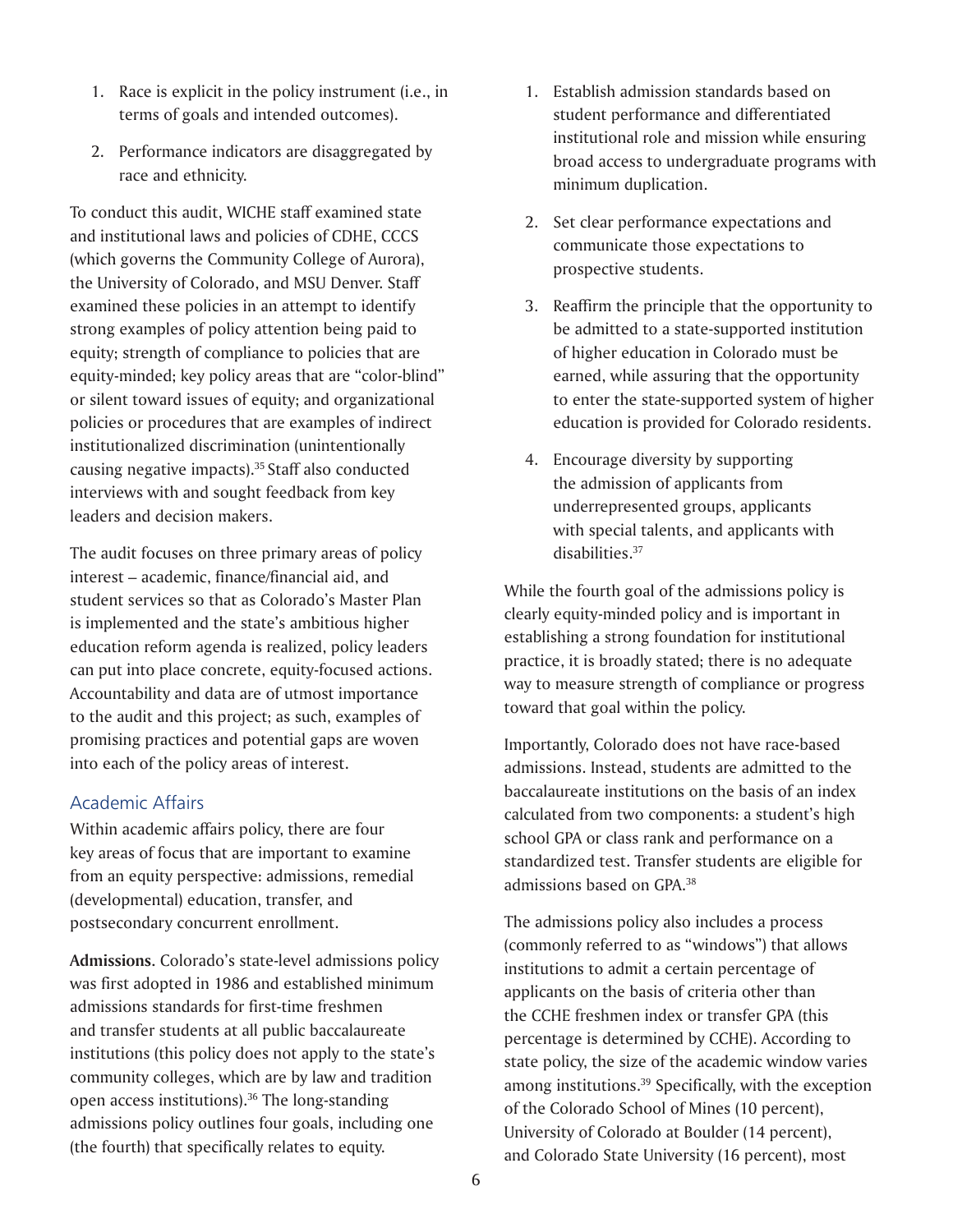Colorado institutions have a maximum window at either 19 or 20 percent.<sup>40</sup> Analysis suggests that the window is being used by a higher proportion of minority and male students. $41$  As such, the smaller academic windows at the more selective institutions may be having a negative impact on access for underrepresented students.

In response to the statutory requirement to review the admissions policy, CDHE's Admission and Transfer Policy Review task force that began meeting in May 2012 recommended key changes to the policy.<sup>42</sup> The changes that were approved in December 2013 (and will go into effect in 2019), include:

- Elimination of the index score.
- Emphasis on demonstrations of competency.
- Guaranteed admission for community college graduates.
- Incorporation of new statewide assessments (Colorado Measures of Academic Success) in 2014-15.43

While the traditional index score will be eliminated, a new tool is currently being developed that is intended to allow students and high school counselors to identify campuses that might academically be the best fit.<sup>44</sup> As this tool is developed, there is an important opportunity to also build in a mechanism that can help ensure equity at Colorado's postsecondary institutions.

**Remedial Education.** Generally speaking, remedial education and admissions policy are closely linked, yet not always closely aligned. This is demonstrated in Colorado's current policy and initially directed by the state legislature through House Bill 12-1155. Remediation in the state of Colorado is provided by the two-year institutions, and they may receive general fund support to offer basic skills training.45 With the exception of MSU Denver and CU Denver (that have been permitted to offer co-requisite courses as an alternative), four-year institutions may offer remedial education by contracting with a two-year institution or by offering it on a cashfunded basis.46 In other words, when a four-year institution admits a student who needs remedial

education, the institution has been forced to send the student elsewhere to get it. This is problematic because the four-year institutions often lose track of students who are "sent elsewhere," but can still be held accountable for serving them, even if they never set foot on the campus. A second problem is that this process can create a significant barrier for first-generation students or students of color. These students may not have much, if any, experience in navigating the college pathway and may get lost in the shuffle or get discouraged from continuing.

The context for remedial education has been in a state of flux recently and will remain so in the near future, in part due to the pending deadline for policy revision in July 2014. Through two externally-funded grants – one from Complete College America and the other from the U.S. Department of Labor Trade Adjustment Assistance Community College and Career Training (TAACCCT) Grant Program – Colorado has been reforming its entire developmental education system.

In 2011, the CCCS's Developmental Education Taskforce was charged by CCCS President Nancy McCallin "to review developmental education practices throughout the Colorado Community College System and make recommendations for the System to become the premier purveyor of developmental education in more streamlined and efficient ways, resulting in greater student success."<sup>47</sup> The taskforce, which was comprised of 35 developmental education faculty, campus and system leaders, and other experts from around the state, was asked to complete five activities.

- 1. Review and clarify the purpose of developmental education and analyze implications for policy and practice resulting from a clarified purpose.
- 2. Review current system policies and practices related to developmental education and propose revisions that will promote greater student success in alignment with sound academic principles and practice.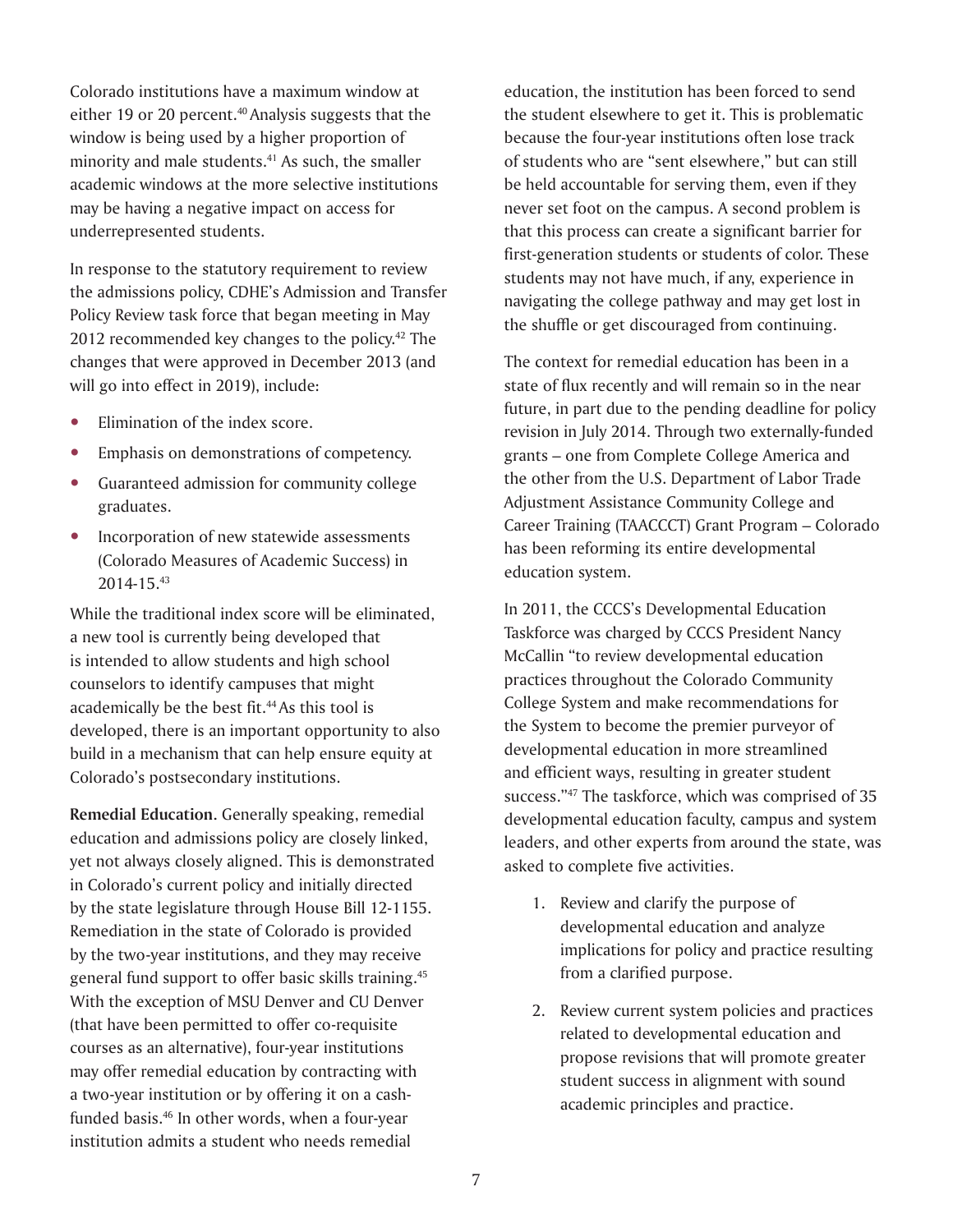- 3. Investigate and analyze measures of success, data reports and studies on success of developmental education students.
- 4. Examine structures for developmental education, highlighting innovative and successful strategies, improving the student experience and identifying barriers to success.
- 5. On the basis of a comprehensive review, recommend broad strategies and specific initiatives related to developmental education that should be pursued by Colorado's Community College System Colleges, leading to enhanced outcomes for student learning and success.<sup>48</sup>

Importantly, equity was not mentioned explicitly in the charge to the taskforce. As such, it is omitted from the redesign recommendation. There is ample opportunity, however, as implementation moves forward, to incorporate equity more explicitly.

Historically, Colorado has provided three levels of remedial education. Technically, the state continues to do so, but recently CDHE indicated that the lowest level (030) in reality reflects a middle school-level curriculum and therefore is ineligible for federal financial aid. In practice, this means that institutions may still offer it, but most or all do not. As such, those students who do not place above that level are provided what the state refers to as a "soft landing," which is a non-credit option for students to prepare to be reassessed.<sup>49</sup> The decision for how to deliver the content remains with the institutions and may include, but is not limited to, referral to Adult Basic Education programs, boot camp, Core Skills Mastery, Assessment preparation, My Foundations Lab (MFL), Aleks, MOOCs, or tutoring.<sup>50</sup>

Another major revision concerns how developmental education is being delivered in Colorado and is reflected in English and reading as well as mathematics. In English and reading, postsecondary institutions now offer an accelerated model that provides students with an opportunity to enter a 100 level course no later than the second term of

enrollment.51 The model incorporates options for institutions to select between different types of courses, including co-requisite, integrated reading and writing across disciplines, and integrated reading and writing within one or more of four discipline strands (communication, arts and humanities, social science, and science) depending on level of placement.52 In math, which has not yet been implemented at the institutions, colleges will offer pathways to 100 level math courses, and with appropriate advising, students will choose their path based on their career or major area of interest.<sup>53</sup> Unlike English and reading, there will be no soft landing. Students will move through either a STEM preparation track or a quantitative literacy track.<sup>54</sup>

In English and reading as well as math, two important challenges remain. First, Colorado's comprehensive redesign will require significant faculty professional development and hiring and training of additional advising staff. Because African Americans and Latinos/ as are overrepresented in developmental/remedial education courses and their rates of success are very low, the CCCS should provide professional development on culturally-responsive practices as part of the its developmental education redesign. The Equity Scorecard activities at the Community College of Aurora, particularly within the mathematics department, provide a model for professional development that engages instructors and staff in assessing and adjusting their own practices.

Second, appropriately placing students into credit-bearing courses is a challenge that states and institutions are facing all over the country. A few places, like North Carolina, for instance, have replaced common placement examinations (e.g., Accuplacer, COMPASS) with alternative strategies, such as high school grade point average (GPA), which are expected to more accurately place students into appropriate courses.

As of December 2013, CCHE adopted a revised remedial education policy that will allow institutions to accept six different assessments for determining if a first-time undergraduate is college ready in reading, writing, and math; allow for differentiation of the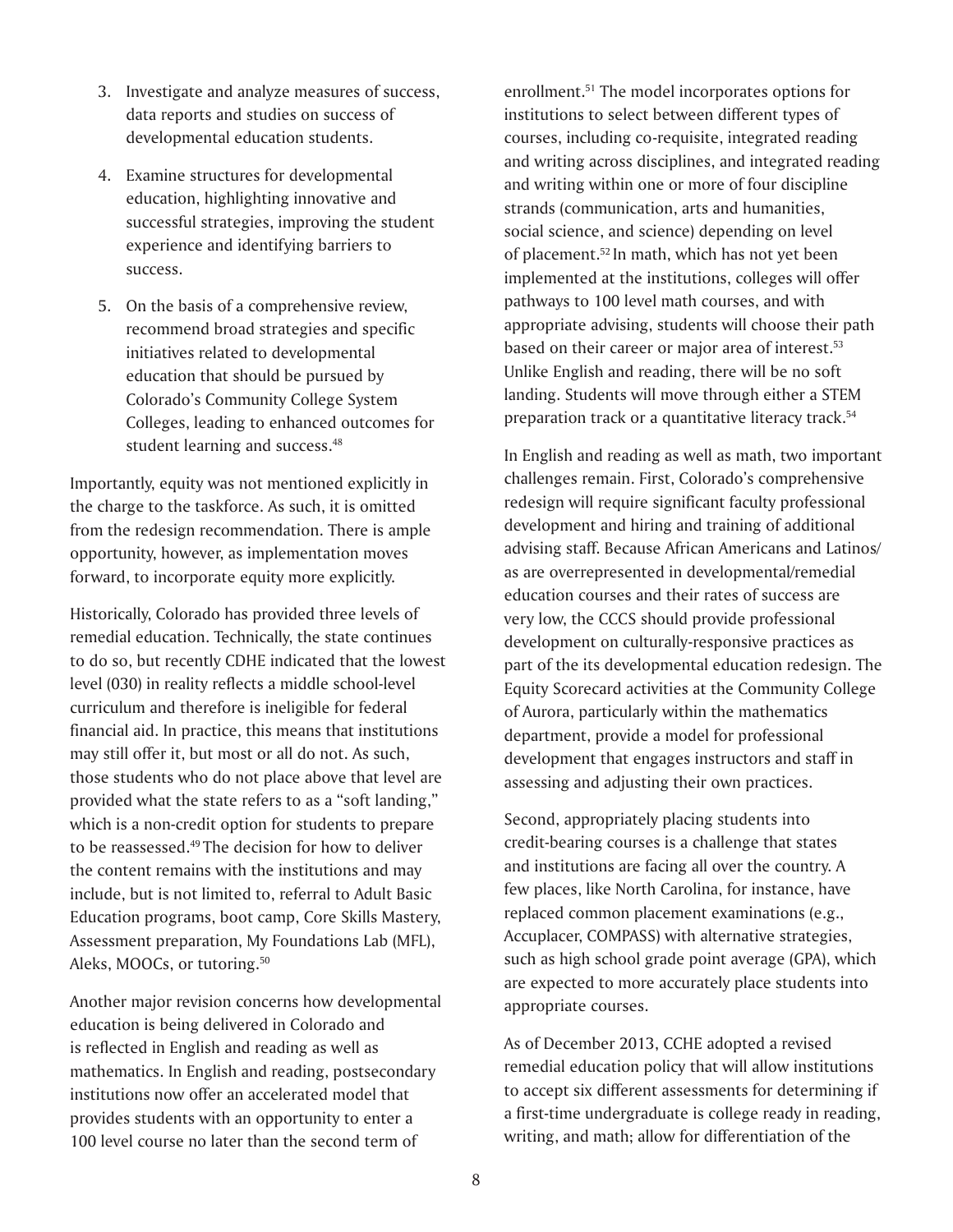requirements for math based on the prerequisite skills needed for required courses within a student's declared program of study; and a change in cut scores for the accepted assessments.<sup>55</sup> Identifying effective strategies and implementing them quickly and equitably at both the four- and two-year campuses will be critical to the success of all placement reforms.

There are two areas of strength concerning remedial education in Colorado. First, the state requires institutions to provide data about basic skills, and these data are disaggregated by race/ethnicity. Specifically, these data include a description of the

students; school districts from which students graduated; year of high school graduation; areas requiring basic skills instruction; and credit hours earned in remedial courses. Analyses are conducted that look specifically at gender, race/ethnicity, and adults by race/ethnicity. Second, state policy states that students have the responsibility to take the required remedial coursework no later than the end of their freshman year (within the first 30 semester hours).<sup>56</sup> Institutions must ensure that enrolled first-time undergraduate students take placement exams in mathematics, writing, and reading and inform students who are in need of remediation of that requirement.<sup>57</sup> This addresses the tendency of students to delay taking courses that are difficult or intimidating until later in their college career. In remediation, where students of color are disproportionately represented, time is the enemy: the likelihood of success decreases the longer one waits to tackle a challenging subject.

**Transfer.** Colorado's statewide transfer policy is often touted as one to emulate, as it is comprehensive in its inclusion of such aspects as a student bill of rights (see box), common course numbering, a guaranteed general education curriculum, two-plustwo transfer agreements, and a student appeals process.59 Importantly, its comprehensive goal is to ensure not only "access to undergraduate degree programs" but also to "facilitate completion of degree requirements."60 Many states focus on the access component, and Colorado takes the important next step by emphasizing success.

## **Student Bill of Rights**

**The general assembly hereby finds that students enrolled in public institutions of higher education shall have the following rights:**

- **A. Students should be able to complete their associate of arts and associate of science degree programs in no more than 60 credit hours or their baccalaureate programs in no more than 120 credit hours unless there are additional degree requirements recognized by the commission;**
- **B. A student can sign a two-year or four-year graduation agreement that formalizes a plan for that student to obtain a degree in two or four years, unless there are additional degree requirements recognized by the commission;**
- **C. Students have a right to clear and concise information concerning which courses must be completed successfully to complete their degrees;**
- **D. Students have a right to know which courses are transferable among the state public two-year and four-year institutions of higher education;**
- **E. Students, upon completion of core general education courses, regardless of the delivery method, should have those courses satisfy the core course requirements of all Colorado public institutions of higher education;**
- **F. Students have a right to know if courses from one or more public higher education institutions satisfy the students' degree requirements;**
- **G. A student's credit for the completion of the core requirements and core courses shall not expire for 10 years from the date of initial enrollment and shall be transferrable.58**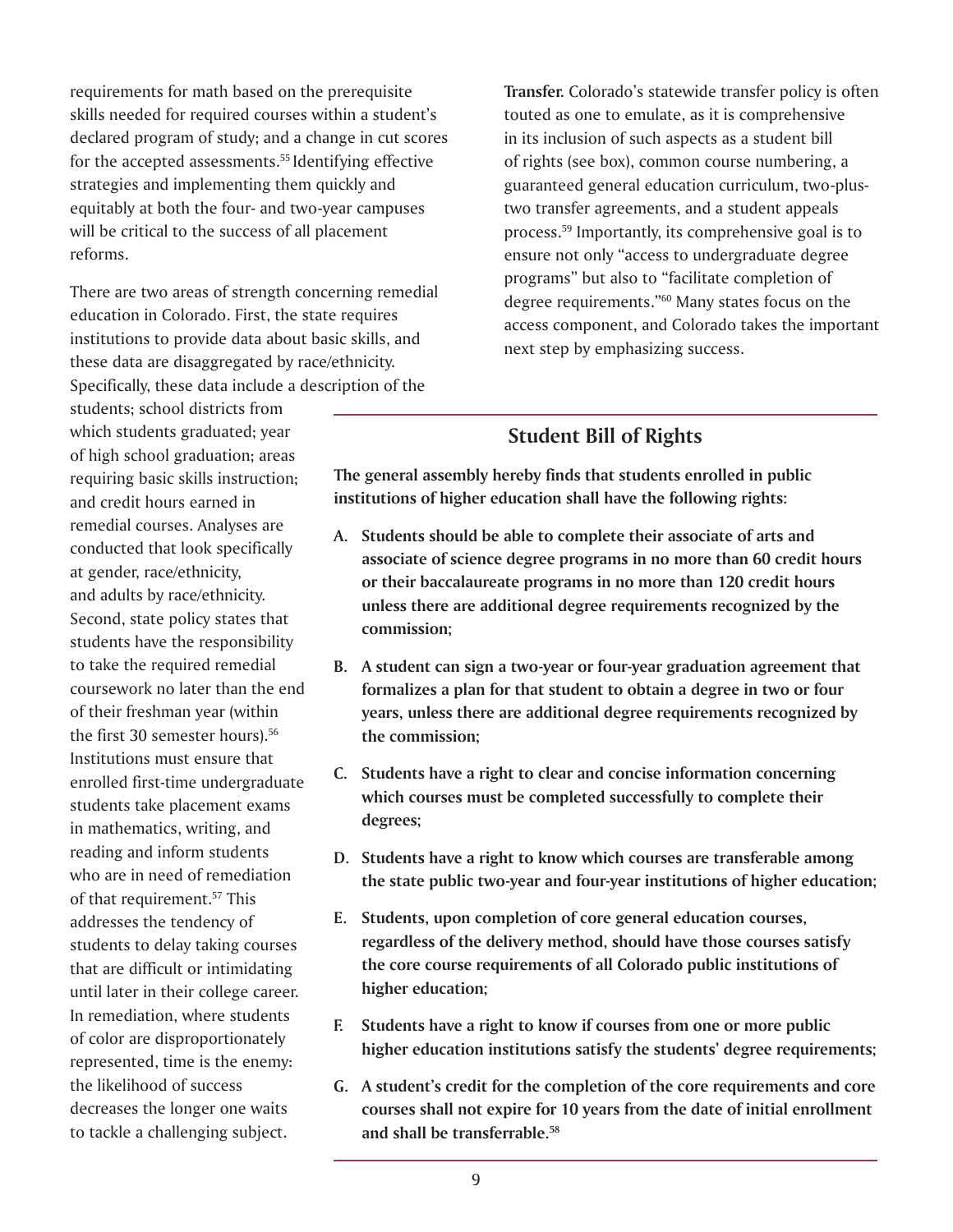At the recommendation of CDHE's Admission and Transfer Policy Review task force, CCHE adopted a key change related to transfer in December 2013. Beginning in the 2019-20 academic year, students who successfully complete an associate's degree at an accredited in-state institution will be guaranteed admission to one of the state's public four-year colleges or universities.<sup>61</sup> Students will be required to have completed all community college courses with a grade of C- or better and meet the receiving institution's minimum grade point average.<sup>62</sup> This change is expected to further strengthen the transfer pathway in Colorado.

Finally, in April 2014, with partial funding from Lumina Foundation, Colorado launched a program called, "Degree Within Reach," that is designed to allow students who have transferred from a CCCS campus to a Colorado university to combine credits from both institutions and apply them toward an associate's degree.63 Given that the program is in its infancy, the impact of this new effort on underrepresented students remains to be seen.

While there are many strong elements in the transfer policy, there are two primary areas that are ripe for further examination and adjustment. First, policy is silent on issues of equity and therefore may be missing important opportunities to address gaps. Second, there has been no comprehensive evaluation of policy effectiveness. Research suggests that Colorado is not alone in this lack of analysis and that in fact most states do not systematically evaluate the outcomes of their transfer policies.<sup>64</sup> While this lack of analysis is arguably a direct result of data challenges associated with tracking student transfers, this gap is in need of significant attention, particularly given the goals laid out in the state's master plan.

**Postsecondary Concurrent Enrollment**. Historically, the beneficiaries of postsecondary concurrent enrollment programs (generally defined as opportunities for high school students to earn college credit either by taking college courses at their high school or at a postsecondary institution) have been high-achieving students. Colorado has

been quite aggressive in recent years by intentionally expanding the mission of concurrent enrollment programs in the state to serve a wider range of students, particularly those who have historically low college participation rates.<sup>65</sup> Specifically through the Concurrent Enrollment Programs Act, ASCENT (the Accelerating Students through Concurrent Enrollment) program allows seniors to remain enrolled in high school and take a fifth year consisting entirely of college classes as long as they have met all of their high school graduation requirements, have taken 12 credit hours of college classes prior to the end of their senior year, and are considered college/career ready).<sup>66</sup> Further, the state conducts annual analyses of the concurrent enrollment programs with disaggregation of data by race/ethnicity. Overall, about 22 percent of all 11th and 12th graders in public high schools in Colorado participate in concurrent enrollment, which is an increase of about 12 percent between 2011-12 and 2012-13.67 Data also suggest increases in minority participation with an increase of 22.1 percent (525 to 641 students) over the same time period among Black students; 37.3 percent (2,744 to 3,767 students) among Hispanic students; but a 6.7 percent decline (105 to 98 students) among Native Americans.<sup>68</sup>

### Finance/Financial Aid

In 2004, the Colorado General Assembly established the College Opportunity Fund (COF), a system that funds higher education institutions in the state through student vouchers (or stipends), fee-forservice contracts, and performance contracts.<sup>69</sup> The performance contracts were negotiated between the institutions and CDHE to ensure accountability while allowing for greater institutional autonomy and deregulation. The fee-for-service contracts were designed to pay institutions to meet specified state needs not covered by the stipend (e.g., graduate education).<sup>70</sup>

The voucher, or stipend, is the most distinctive aspect of Colorado's financing structure. Instead of the more common method of funding institutions directly based on enrollment (or more recently on outcomes), current state policy provides stipends to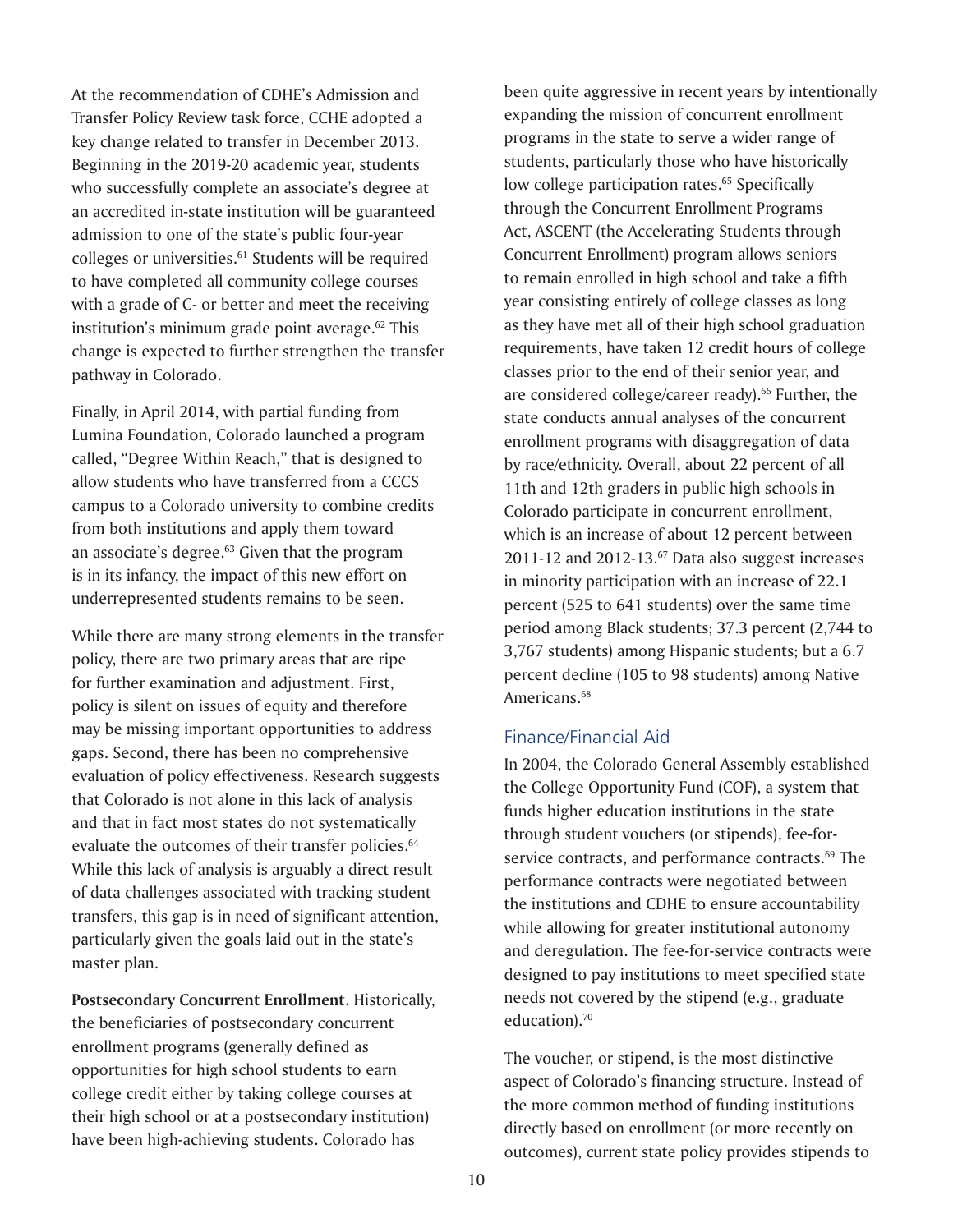all lawfully present (U.S. citizens or legal permanent residents) Colorado residents to use to offset their in-state tuition costs at public (and eligible private) higher education institutions.<sup>71</sup> To receive a stipend, all students must apply and be accepted into the COF program.72 While in philosophy COF was presumed to increase access to underrepresented groups when it was created, research showed that in practice the share of enrollment represented by students of color actually declined over time. Further, until recently, as part of this application process, students were required to produce a valid form of identification and "execute an affidavit stating that they are a United States citizen, legal permanent resident, or otherwise lawfully present in the country pursuant to federal law."73 The problem in practice with this policy had been that there was a delay of one to several days in the verification process; this served as an unnecessary barrier to nontraditional or firstgeneration students, even when they were lawfully present.74 Often nontraditional or first-generation students applied for the COF late, and even a one- or two-day delay in being accepted into the program was a deterrent to college enrollment.

In 2013, the Colorado legislature passed SB 33 (commonly referred to as the ASSET bill), which accomplished two objectives. First, it provided instate tuition to undocumented students provided they attended a public or private high school in Colorado for at least three years immediately preceding the date of graduation or GED completion; are admitted to a Colorado institution or attend an institution of higher education under a reciprocity agreement; have lawful immigration status or if not, sign an affidavit stating that they have applied for lawful presence or will apply as soon as eligible to do so.75 Second, it addressed the gap identified above related to proving lawful presence as related to COF by providing students who fall under the ASSET bill, with an exception to having to prove lawful presence to receive educational services or benefits.76

Simultaneously, Colorado has been slowly transitioning to an outcomes-based funding model. Specifically, the state will award funding (in Colorado's case, 25 percent of the amount by which the general fund appropriation for the state system of higher education exceeds \$650 million) to each governing board a portion of the performance funding amount in a given fiscal year based on the success demonstrated by the institutions in meeting the goals and expectations outlined in their respective performance contracts.<sup>77</sup> Each institution has agreed upon their performance measures that correspond to the four goals described on page 4.

The 2014 legislative session, however, created an interesting dynamic between the speaker of the house (Representative Mark Ferrandino) and the executive director of CDHE (also the lieutenant governor), who are of the same political party, related to the financing of higher education in the state. Indicating his frustration with what he perceived as a slow transition of the current funding process to an outcomes-based funding model, the speaker introduced HB 1319, which in its original form, intended to fund colleges and universities based on a formula driven by alternative performance metrics.78 Opponents were concerned about "creating winners and losers among universities and colleges, disrupting current initiatives of the Colorado Commission on Higher Education and about whether the bill really proposed significant change."79 In April, however, the bill passed the house easily after Speaker Ferrandino significantly reworked the bill.<sup>80</sup> The responsibilities continue to reside within CCHE and will take effect in Fiscal Year 2016. The key components include:

- Significantly changing the fee-for service components of Colorado's current statute.
- Increasing the amount of the College Opportunity Fund stipend for eligible undergraduate students enrolled in institutions who are Pell-eligible.
- Requiring the general assembly's annual appropriation to the College Opportunity Fund on behalf of eligible undergraduate students to be at least 57.5 percent of the sum of the total state appropriation for the budget year, specialized education fee-for service contracts, and direct grants to local district colleges and area vocational schools.81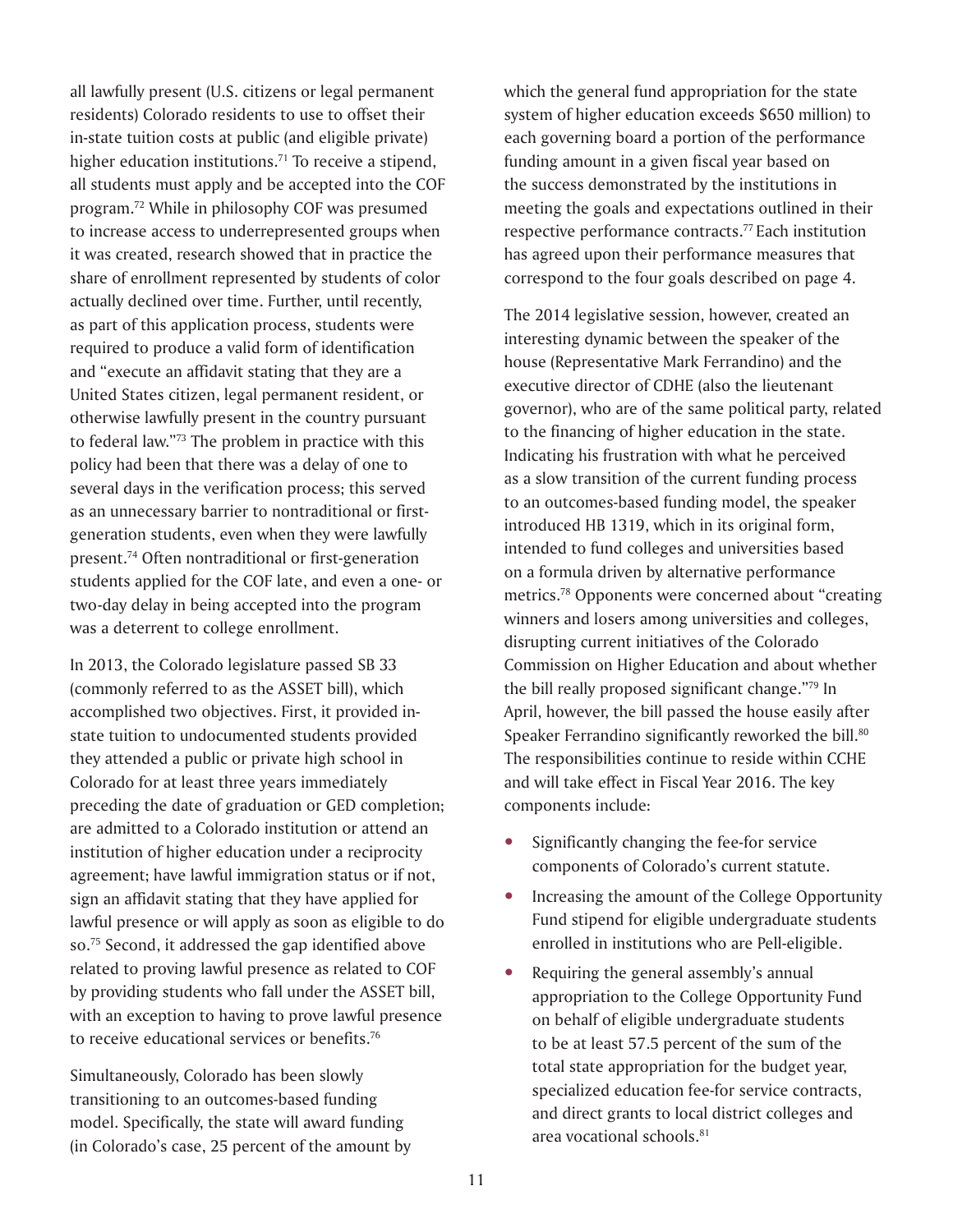With respect to financial aid, Colorado redesigned its need-based financial aid allocation method in 2013. Specifically, the new model for undergraduate needbased aid includes:

- Targeting allocations to Pell-eligible students to include both part- and full-time students.
- Eliminating financial "tiers" among institutions (moving to "flat" or common award levels).
- Introducing progressive award "steps" to incentivize and promote retention and momentum.
- Introducing financial "disincentives" for continuing students who do not complete in a timely manner.
- Creating greater year-over-year predictability for financial aid administrators.
- Maintaining institutional flexibility to award state grant aid to students currently receiving awards.
- Including a "hold harmless" provision for the first year, so no institution is cut from Fiscal Year 2013.
- Moving to using one year of data rather than three years with an increase or an average, to fund actual enrollments and increase predictability from one year to the next.<sup>82</sup>

In 2014, state policymakers and higher education leaders again devoted significant attention to state financial aid. Together, Governor Hickenlooper's budget request and the College Affordability Act (SB 1) represents a historic increase in state financial aid dollars.<sup>83</sup> In March 2014, CCHE further refined the method for distributing state need-based financial aid by tying awards more closely to the amount of available new aid dollars.<sup>84</sup> The guiding principles behind the amended formula includes the completion incentive philosophy, a high value on predictability, and the reduction in the funding swings for the institutions.85 The new approach called, "rate of change," ties the grade level increment to available funding and provides a "soft landing" for institutions that may lose Pell-eligible students; it also includes a mechanism to limit growth.<sup>86</sup> For Fiscal Year 2014-15, the financial aid increase ensures at least a 20

percent increase in financial aid dollars for all public and private, non-profit institutions in the state.<sup>87</sup> Lastly, an additional \$5 million will be spent on work-study and an additional \$5 million on restoring merit aid.88 While policymakers disagreed about many of the details, there was a great deal of good news for low-income students in a state that has not historically supported them very well.

## Student Services

Policy related to student services in Colorado is only addressed at the state level through the aforementioned Student Bill of Rights; no institutions have any written policies that have implications for equity. A strong policy like this at the state level is intended to guide practice at the institutions. It is important in terms of creating a level playing field for all students and in clearly articulating what students can expect during their educational pathway. It is, however, a "color-blind" policy that does not pay particular attention to student equity as it relates to minority or first-generation students. Focusing on this area as well is critical to the success of underrepresented students.

## POLICY CONSIDERATIONS

Colorado is widely known as a state policy leader in many areas. The state is actively involved in nationally-recognized efforts that are and have been working toward national college degree attainment goals, including Complete College America, Core to College, and the National Governors Association's Complete to Compete Initiative, that drive much of the innovative thinking that happens in the state. The adoption of a new master plan further elevated the state onto the national stage as a leader to watch. Yet, in reviewing Colorado's state, system, and institutional policies, there is room for improvement when specifically considering equity. As policies and practices are examined and revised at all levels, the following should be considered:

y **Adjust CCHE's roles and responsibilities to more explicitly incorporate issues of equity.**

CCHE should consider adjusting its roles and responsibilities to more explicitly call attention to issues of equity. For instance, within the context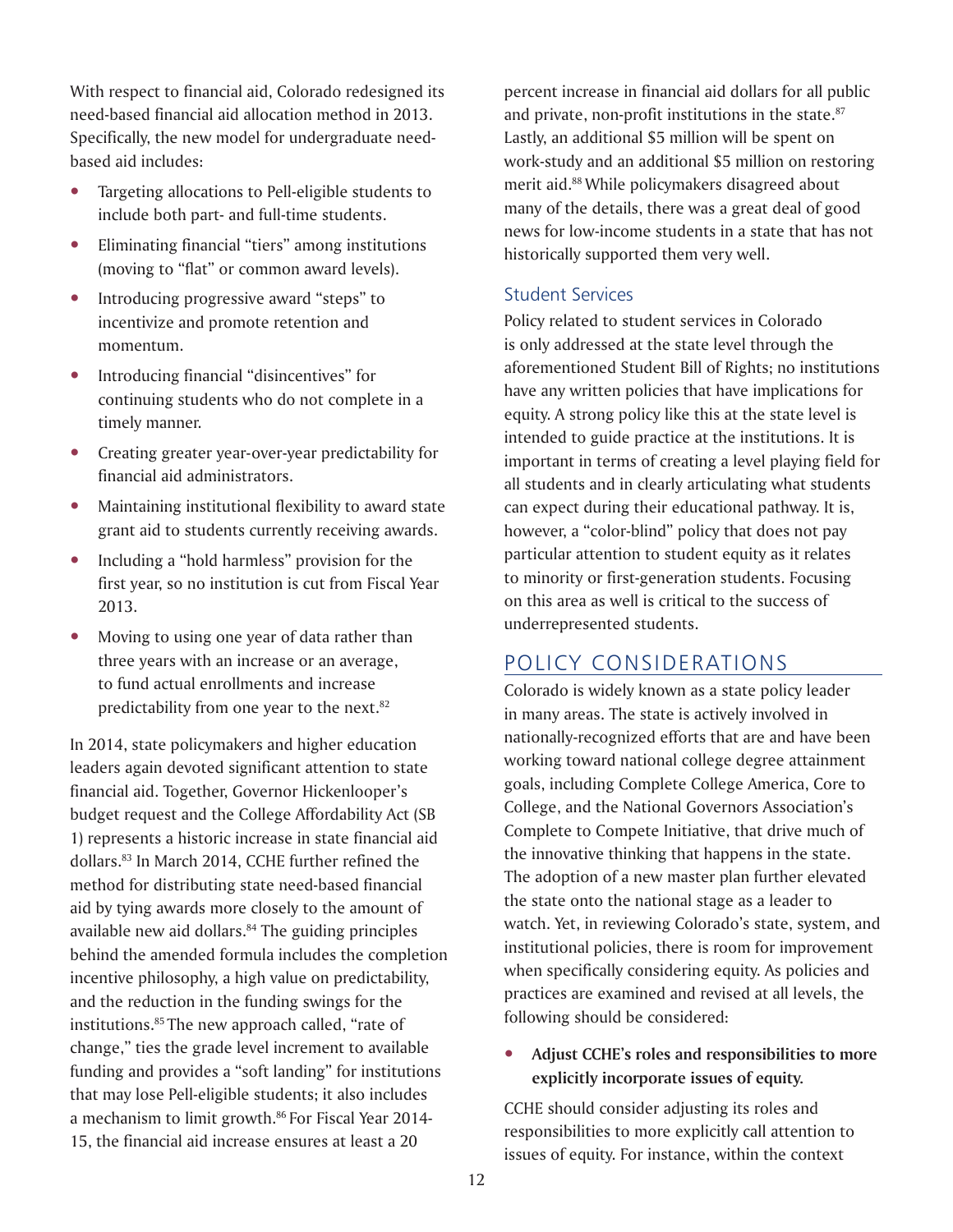of an "evolving state system of higher education," CCHE could require special studies to include data to be dissagregated by race/ethnicity or CCHE could request an annual report on the status of equity in postsecondary education in Colorado.

**Conduct comprehensive institutional policy audits to ensure that institutional policies and practices are aligned to the new, revised state policies with specific consideration paid to equity.**

The state policy environment over the past two years in Colorado has been changing fast and furiously. The state has laid out new goals that should drive the direction and thinking of the higher education system for years to come. As such, each institution in the state should conduct a policy and practice audit to ensure that it is compliant with and equipped to meet the goals laid out in the performance contracts when the trigger point for funding is reached. Further, many of these new policies could promote racial equity if they were buttressed with more explicit language and set more clear expectations for specific equity outcomes.

y **Within the newly revised admissions policy, devise a more concrete way to adequately measure strength of compliance toward a more explicit focus on equity and create ways to communicate that rationale to all stakeholders.**

The previous policy was weak because it was vague and without measurable outcomes. Equity is often left as an implied value because the sensitivities around issues of race make it difficult for people to talk about phenomena such as racial inequality directly and assert goals and strategies that are explicit in their intent to remediate inequity. Policymakers and other high level actors have the power to use discourse to normalize equity and treat it as a "standard operating procedure" or an essential element of institutional quality and effectiveness. The revision process for the admissions policy is well underway, but as the final details are decided and implemented, to ensure more equitable outcomes for students, the policy should include explicit equity goals, an adequate way to measure compliance, and effective ways to communicate these strategies to all. Develop the new admissions tool with specific **attention to equity.**

During the transition period from the traditional index admissions score to the new tool designed for students and high school counselors to identify campuses that might be the best fit academically, higher education and K-12 education leaders should work collaboratively to develop a tool that helps ensure equity and does not create unintended, negative consequences, particularly in determining the meaning of "academic best fit."

**•** Consider alternative, multiple indicators of **college readiness to create a fairer, more equitable system of college placement.**

Colorado is one of the few states in the Western region to boldly tackle the challenge of redesigning developmental education. The country will be watching the outcomes of the new system that has the potential to benefit students, institutions, and the state in important ways. As the redesign is implemented, the CCCS should consider alternative, multiple indicators of college readiness. Evidence suggests that current placement examinations alone may not be adequate for placement into collegelevel courses; other factors perhaps in combination, including high school grade point average (GPA) and the new Common Core State Standards assessments, should also be considered.

**Conduct faculty professional development and training that includes culturally-responsive practices related to the newly redesigned remedial education strategies at the two-year campuses.**

As noted, the redesigned remedial education system will require significant faculty professional development and hiring as well as training of additional advising staff. Identifying effective strategies and implementing them quickly and equitably at the campuses will be critical to the success of the effort. Because African Americans and Latinos/as are overrepresented in remedial education courses, and their rates of success are very low, CCCS should provide professional development and training that includes a focus on culturally-responsive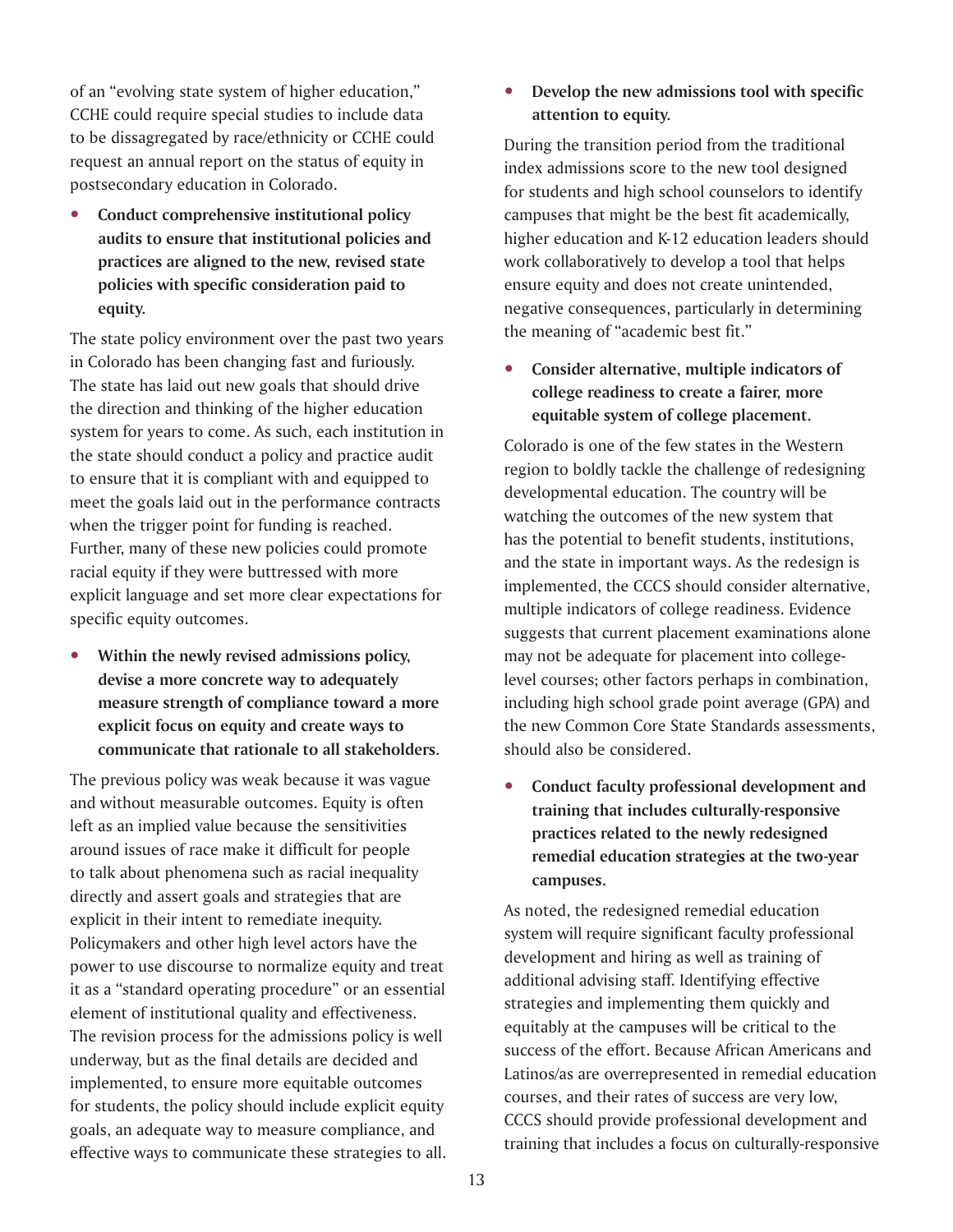practices. The Equity Scorecard activities at the Community College of Aurora, particularly within the mathematics department, provide a professional development model that engages instructors and staff in assessing and adjusting their own practices.

y **Conduct annual analysis at the state level related to college transfer patterns and outcomes when possible (including disaggregation of data by race/ethnicity), disseminate reports to better inform policymaking and decisions, and consider policies that further incentivize successful transfer.**

Colorado should be commended for its intentional and consistent use of data with respect to developmental education and postsecondary concurrent enrollment options. It is one of the few states that annually reports data about these two key areas that affect all students and disaggregates those data by race/ethnicity. Despite the focus on these two areas, largely due to the very difficult data challenges associated with tracking transfer students, there is no comprehensive statewide data analysis related to student transfer. Comprehensive, annual reports on student transfer patterns could better inform state, system, and institutional policymaking and identify areas where students from underrepresented racial and ethnic groups may need further support given the higher rates of transfer typically seen in these populations. State and institutional leaders should explore creative ways to track the progress of these students (the *Equity in Excellence* project is one example at the institutional level of doing such an analysis) and consider policy and practice strategies (similar to the recently approved guaranteed admissions policy) that can further incentivize the state and all institutions to work toward seamless transfer.

## **•** Consider adopting and implementing **postsecondary concurrent enrollment policy that further promotes equity.**

Colorado has an established commitment to postsecondary concurrent enrollment, including an expansion to a wider range of students. Coupled

with strong data collection and analysis, the state is in a strong position to take this a step further by adopting and implementing additional policies that promote and support equity-minded goals and outcomes through postsecondary concurrent enrollment. Expanding these programs to more schools and more students throughout the state would be an important next step.

Conduct annual analysis at the state level **related to the newly designed state financial aid program that includes disaggregation of data by race/ethnicity.**

Colorado's innovative need-based financial aid program provides another important and unique opportunity for the state to assess policy impact on underrepresented students. Not only can lessons learned help fine tune the program in the future so that needy students can be most effectively served, but they can provide valuable insights to others who might consider such a policy in an effort to more efficiently utilize state funds.

**Consider adopting and implementing equity-minded student services policy at the institutional level that will help students succeed in order to meet institutional and state goals.**

There appear to be very few policies related to student services and what does exist does not speak to equity. Students of color and first-generation students tend to need and utilize student services throughout the educational process. Moving forward, the state and institutions should consider the findings of the CUE/institutional data analysis and adopt relevant student services policies that will address the gaps identified to better serve all students.

For more information, see: http://cue.usc.edu/ partners/colorado excellence in equity.html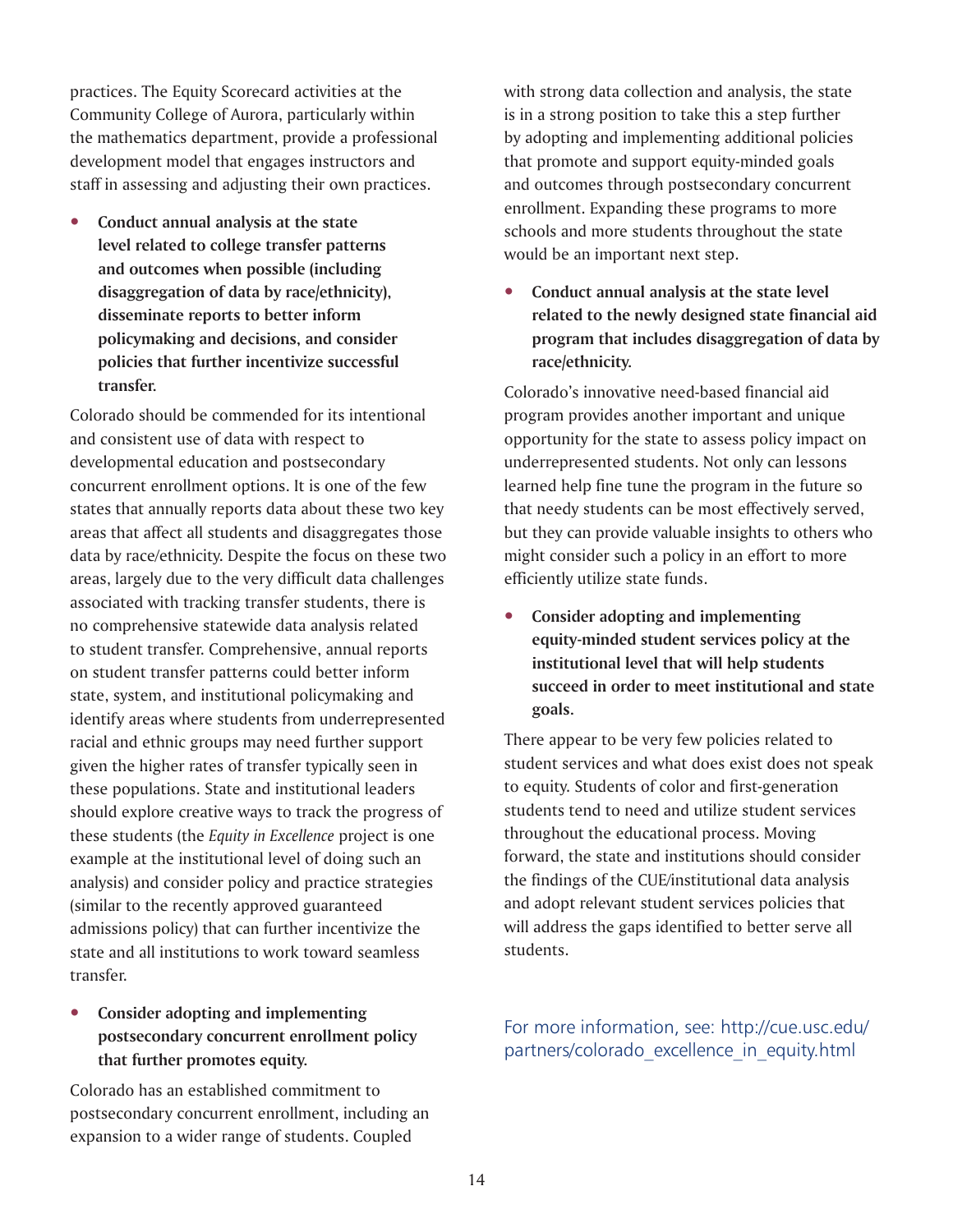## ENDNOTES

1 Anthony Carnevale, Nicole Smith, and Jeff Strohl, *Recovery: Job Growth and Education Requirements Through 2020* (Washington, D.C.: Georgetown University Center on Education and the Workforce, 2013), state report (Colorado), accessed on 30 September 2013 at <www9.georgetown.edu/grad/gppi/hpi/cew/ pdfs/Recovery2020.SR.Web.pdf>.

2 Lumina Foundation, *A Stronger Nation through Higher Education* (Indianapolis, IN: Lumina Foundation, 2014), 33-34, accessed on 28 April 2014 at <www.luminafoundation.org/publications/A\_ stronger nation through higher education-2014.pdf>.  $3$  Ibid.

4 Western Interstate Commission for Higher Education, *Knocking at the College Door: Projections of High School Graduates, "*Colorado state profile" (Boulder, CO: Western Interstate Commission for Higher Education, 2013), accessed on 3 April 2013 at <www. wiche.edu/info/knocking-8th/profiles/co.pdf>.

<sup>5</sup> Colorado Department of Higher Education, "Colorado Higher Education At a Glance," accessed on 12 April 2013 at <http:// highered.colorado.gov/Data/AtAGlance.html>.

<sup>6</sup> Colorado Department of Higher Education, "Mission Statement," accessed on 9 January 2013 at <http://highered. colorado.gov/DHE/mission.html>.

 $^7$  Aims C. McGuinness, Jr., "Classification of State Higher Education Structures," (Boulder, CO: National Center for Higher Education Management Systems, 2010).

<sup>8</sup> Colorado Department of Higher Education, "Colorado Commission on Higher Education," accessed on 23 April 2014 at <http://highered.colorado.gov/CCHE/history.html>.

<sup>9</sup> Colorado Department of Higher Education Policies and Procedures, Section VI, Part C, Tuition and Fees, accessed on 19 February 2013 at <http://highered.colorado.gov/Publications/ Policies/Current/vi-partc.pdf>.

<sup>10</sup> Colorado Community College System, "About the Colorado" Community College System (CCCS)," accessed 9 January 2013 at <www.cccs.edu/AboutCCCS/aboutus.html>.

 $11$  Ibid.

 $12$  Ibid.

<sup>13</sup> Colorado Department of Higher Education, "Search Data," accessed on 23 April 2014 at <http://highered.colorado.gov/Data/ Search.aspx>, author's calculations.

 $14$  Ibid.

 $15$  Ibid.

 $16$  Colorado General Assembly, "Legislative Directory - Pink Book," accessed on 14 April 2014 at <www.leg.state.co.us/CLICS/ CLICS2013A/csl.nsf/Directory?openFrameset>.

<sup>17</sup> National Conference of State Legislatures, "The Term-Limited States," accessed on 6 February 2013 at <www.ncsl.org/ legislatures-elections/legisdata/chart-of-term-limits-states.aspx>.

<sup>18</sup> Colorado General Assembly, "The Role of the Joint Budget Committee," accessed on 6 February 2013 at <www.tornado. state.co.us/gov\_dir/leg\_dir/jbc/jbcrole.htm>.

19 Colo. Rev. Stat. § 23-1-108 (1.5) (a).

<sup>20</sup> Colo. Rev. Stat. § 23-1-108 (1.5) (c).

21 Colorado Commission on Higher Education, "Colorado Competes: A Completion Agenda for Higher Education – Master Plan," accessed on 6 February 2013 at <http://highered.colorado. gov/Publications/General/ StrategicPlanning/MasterPlan2012/ Master Plan Final.pdf>.

 $22$  Ibid.

 $23$  Ibid.

<sup>24</sup> Colo. Rev. Stat. § 23-54-101.

25 Metropolitan State University of Denver, "Quick Facts 2013- 14," accessed on 30 April 2014 at <www.msudenver.edu/media/ content/aboutmsudenver/documents/2014%20General%20Fact%20 Sheet\_Jan%2020%202014%20JS%20CF%20FINAL.pdf>.

26 Ibid.

<sup>27</sup> Colorado Department of Higher Education, "Transfer Summaries FY 2006-07 through FY 2012-13," accessed on 30 April 2014 at <http://highered.colorado.gov/i3/Reports. aspx?cat=>.

<sup>28</sup> Center for Urban Education, "Planning for the Implementation of the Equity Scorecard in WICHE States: Final Report (May 5, 2006) to the Ford Foundation Grant Number 1045-0614" (Los Angeles: CUE, 2006).

<sup>29</sup> Colo. Rev. Stat. § 23-20-101.

<sup>30</sup> University of Colorado Denver, "University Facts," accessed on 30 April 2014 at <www.ucdenver.edu/about/WhoWeAre/ Documents/CUDenverAnschutz\_facts.pdf>.

 $31$  Ibid.

<sup>32</sup> Community College of Aurora, "Fact Sheet," accessed on 30 April 2014 at <www.ccaurora.edu/about-cca/fact-sheet>.  $33$  Ibid.

<sup>34</sup> Community College of Aurora, "Integrated Nursing Pathway Program," accessed on 30 April 2014 at <www.ccaurora.edu/ programs-classes/departments/nursing>.

35 Megan M. Chase, Alicia C. Dowd, Loni Bordoloi Pazich, and Estela Mara Bensimon, "Transfer Equity for 'Minoritized' Students: A Critical Policy Analysis of Seven States," *Educational Policy* (7 December 2012).

<sup>36</sup> Colorado Department of Higher Education Policies and Procedures, Section I, Part F, Admissions Standards Policy, 1.00 Introduction, accessed on 19 February 2013 at <http://highered. colorado.gov/Publications/Policies/Current/i-partf.pdf>.

 $37$  Ibid.

<sup>41</sup> Robert Reichardt, R-Squared Research, LLC subcontracted to Augenblick, Palaich, and Associates, "The Association of Student Persistence in Colorado Public Higher Education with Colorado Student Assessment Program (CSAP) Scores and the Admission Eligibility Index," April 30, 2012, accessed on 30 September 2013 at <www.ednewscolorado.org/wp-content/uploads/2012/06/ ReichardtReport60712.pdf>.

<sup>42</sup> Colorado Department of Higher Education, "Admission and Transfer Policy Review," accessed on 24 April 2014 at <http://highered.colorado.gov/academics/Groups/ AdmissionTransferReview/default.html>.

<sup>38</sup> Ibid.

 $39$  Ibid.

 $40$  Ibid.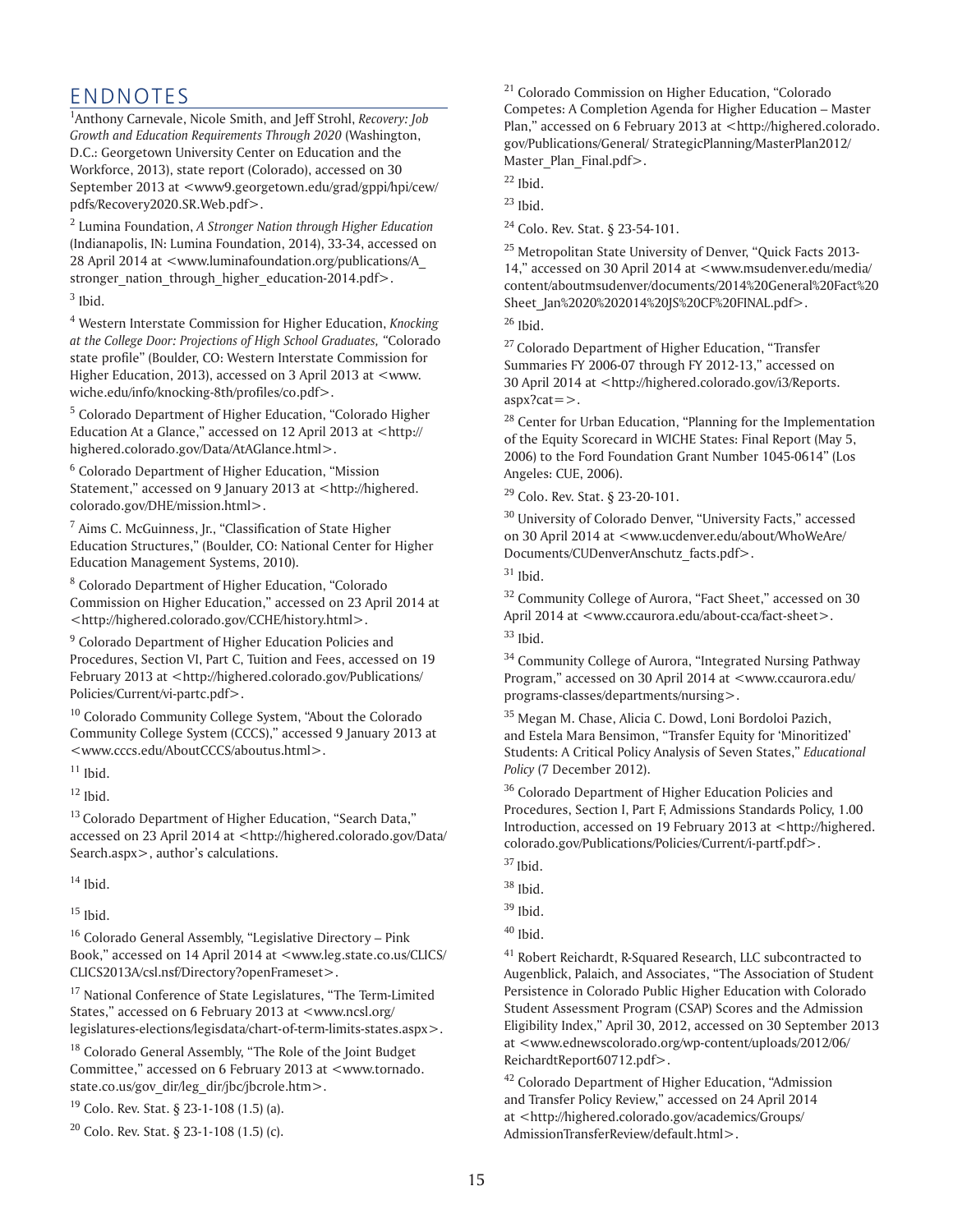43 Colorado Department of Higher Education, "FAQ: Changes to Colorado's Admissions Policy," accessed on 24 April 2014 at <http://highered.colorado.gov/Academics/ Groups/AdmissionTransferReview/Meetings/Handouts/ webadmissionssummary.pdf>.

44 Colorado Department of Higher Education, "Admission and Transfer Policy Review," accessed on 24 April 2014 at <http://highered.colorado.gov/academics/Groups/ AdmissionTransferReview/default.html>.

45 Colorado Department of Higher Education Policies and Procedures, Section I, Part E, Statewide Remedial Education Policy, accessed on 19 February 2013 at <http://highered. colorado.gov/Publications/Policies/Current/i-parte.pdf>.

 $46$  Ibid.

<sup>47</sup> State Board for Community Colleges and Occupational Education, "Developmental Education Taskforce Update (February 13, 2013)," accessed on 26 April 2013 at <www.cccs. edu/Docs/SBCCOE/Agenda/2013/02February/2\_WS\_IG\_CA\_VIE\_ DETFUpdate.pdf>.

 $48$  Ibid.

<sup>49</sup> Colorado Community College System Website, accessed on 17 July 2013 at <www.cccs.edu/developmental-education/index. html>.

 $50$  Ibid.

 $51$  Ibid.

52 Ibid.

 $53$  Ibid.

54 Ibid.

55 Colorado Department of Higher Education Policies and Procedures, Section I, Part E, Statewide Remedial Education Policy, accessed on 15 April 2014 at <http://highered.colorado. gov/Publications/Policies/Current/i-parte.pdf>.

56 Colorado Department of Higher Education Policies and Procedures, Section I, Part E, Statewide Remedial Education Policy, accessed on 19 February 2013 at <http://highered. colorado.gov/Publications/Policies/Current/i-parte.pdf>.

57 Ibid.

 $58$  Colo. Rev. Stat. § 23-1-125; Colorado Department of Higher Education Policies and Procedures, Part L, Statewide Transfer Policy, accessed on 19 February 2013 at <http://highered. colorado.gov/Publications/Policies/Current/i-partl.pdf>.

59 Ibid.

60 Colorado Department of Higher Education Policies and Procedures, Part L, Statewide Transfer Policy, accessed on 19 February 2013 at <http://highered.colorado.gov/Publications/ Policies/Current/i-partl.pdf>.

<sup>61</sup> Minutes of the Colorado Commission on Higher Education (CCHE) Meeting, December 5, 2013, accessed on 24 April 2014 at <http://highered.colorado.gov/CCHE/Meetings/2013/dec/ dec13\_minutes.pdf> and Colorado Department of Higher Education, "FAQ: Changes to Colorado's Admissions Policy," accessed on 24 April 2014 at <http://highered.colorado.gov/ Academics/Groups/AdmissionTransferReview/Meetings/Handouts/ webadmissionssummary.pdf>.

 $63$  "Degree Within Reach," accessed on 30 April 2014 at  $\lt$ http:// degreewithinreach.org>.

<sup>64</sup> Western Interstate Commission for Higher Education and Hezel Associates, *Promising Practices in Statewide Articulation and Transfer Systems* (Boulder, CO: Western Interstate Commission for Higher Education, 2010), accessed on 8 April 2013 at <www. wiche.edu/info/publications/PromisingPracticesGuide.pdf>.

65 Colo. Rev. Stat. § 22-35-102.

66 Colo. Rev. Stat. § 22-35-101 through § 22-35-112.

67 Colorado Department of Education and Colorado Department of Higher Education, "Annual Report on Concurrent Enrollment, 2012-2013 School Year" accessed on 23 April 2014 at <http:// highered.colorado.gov/Publications/Reports/Enrollment/ FY2013/2013 Concurrent Enrollment Mar  $2014$ .pdf>, p. 7.

68 Ibid., p. 17.

69 Colo. Rev. Stat. §23-18-101 through §23-18-208.

 $70$  Colorado Department of Higher Education, "Higher Education Policies," accessed on 9 April 2013 at <http://highered.colorado. gov/Publications/General/StrategicPlanning/Meetings/Resources/ Background/HigherEd\_Policies.pdf>.

 $71$  Ibid.

72 Colorado Department of Higher Education, "College Opportunity Fund (COF) Stipend," accessed on 9 April 2013 at <http://highered.colorado.gov/Finance/COF/>.

73 Ibid.

74 Western Interstate Commission for Higher Education, *An Evaluation of Colorado's College Opportunity Fund and Related Policies* (Boulder, CO: Western Interstate Commission for Higher Education, 2009).

75 Colo. Rev. Stat. § 23-7-110.

76 Ibid.

77 Colo. Rev. Stat. § 23-1-108.

78 Colorado House Bill 14-1319 accessed on 24 April 2014 at <http://www.leg.state.co.us/clics/clics2014a/csl.nsf/fsbillcont3/0 7005675E98BAA1287257C83007BF534?Open&file=1319\_ren. pdf> and Anthony Cotton, "Ferrandino, Higher Ed Committee agree to disagree over funding change," *Denver Post* (March 14, 2014) accessed on 24 April 2014 <www.denverpost.com/news/ ci\_25345105/fireworks-expected-at-meeting-between-ferrandinohigher-ed>.

 $79$  Todd Engdahl, "Higher ed funding bill has easy time in House," *Chalkbeat Colorado* (April 17, 2014) accessed on 24 April 2014 <http://co.chalkbeat.org/2014/04/17/higher-ed-funding-bill-haseasy-time-in-house/>.

 $80$  Ibid.

81 Colorado House Bill 14-1319 accessed on 24 April 2014 at <www.leg.state.co.us/clics/clics2014a/csl.nsf/fsbillcont3/0700567 5E98BAA1287257C83007BF534?Open&file=1319\_ren.pdf>.

82 Minutes of the Colorado Commission on Higher Education (CCHE) Meeting, Telephonic Meeting, January 22, 2013.

 $62$  Ibid.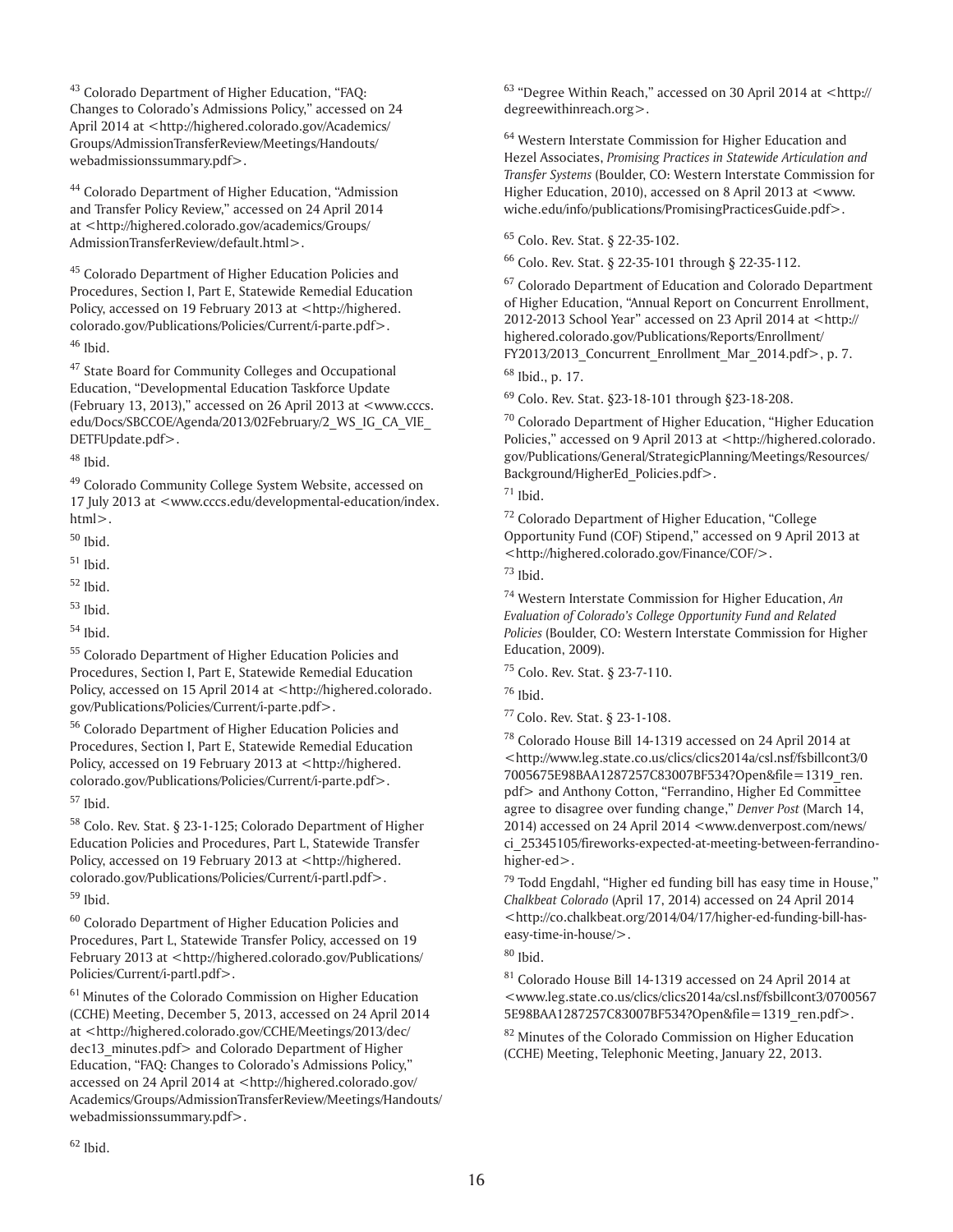83 Governor John Hickenlooper FY 2014-15 Budget Request, November 1, 2013, accessed on 24 April 2014 at <www. colorado.gov/cs/Satellite?blobcol=urldata&blobheader=appl ication/pdf&blobkey=id&blobtable=MungoBlobs&blobwhere =1251903684877&ssbinary=true> and Colorado Senate Bill 14-001 accessed on 24 April 2014 at <www.leg.state.co.us/clics/ clics2014a/csl.nsf/fsbillcont3/040C5229C1B8F2E087257C360075B 2B8?Open&file=001\_rer.pdf>.

84 Minutes of the Colorado Commission on Higher Education (CCHE) Meeting, March 14, 2014, accessed on 24 April 2014 at <http://highered.colorado.gov/CCHE/Meetings/2014/apr/ MinutesMarchMeeting.pdf> and Colorado Department of Higher Education Press Release, "CCHE adds predictability to innovative financial aid approach," accessed on 24 April 2014 at <http://highered.colorado.gov/Publications/Press/Releases/2014/ FinancialAid.pdf>.

 $85$  Ibid.

 $86$  Ibid.

87 Ibid.

88 Governor John Hickenlooper FY 2014-15 Budget Request, November 1, 2013, accessed on 24 April 2014 at <www. colorado.gov/cs/Satellite?blobcol=urldata&blobheader=applicati on/pdf&blobkey=id&blobtable=MungoBlobs&blobwhere=12519 03684877&ssbinary=true>.

# ABOUT THE AUTHOR

Demarée K. Michelau is the director of policy analysis at the Western Interstate Commission for Higher Education (WICHE). In this role, she co-manages WICHE's Policy Analysis and Research unit and directs externally-funded projects related to adult learners and college access and success. The author of numerous reports and policy briefs, she also has experience in a variety of higher education policy issues, including the Common Core State Standards, accelerated learning options, college affordability, and K-16 reform. Previously, she worked for the National Conference of State Legislatures as a policy specialist. Michelau received her bachelor's degree in public law from Northern Illinois University and her master's degree and Ph.D. in political science from the University of Colorado at Boulder.